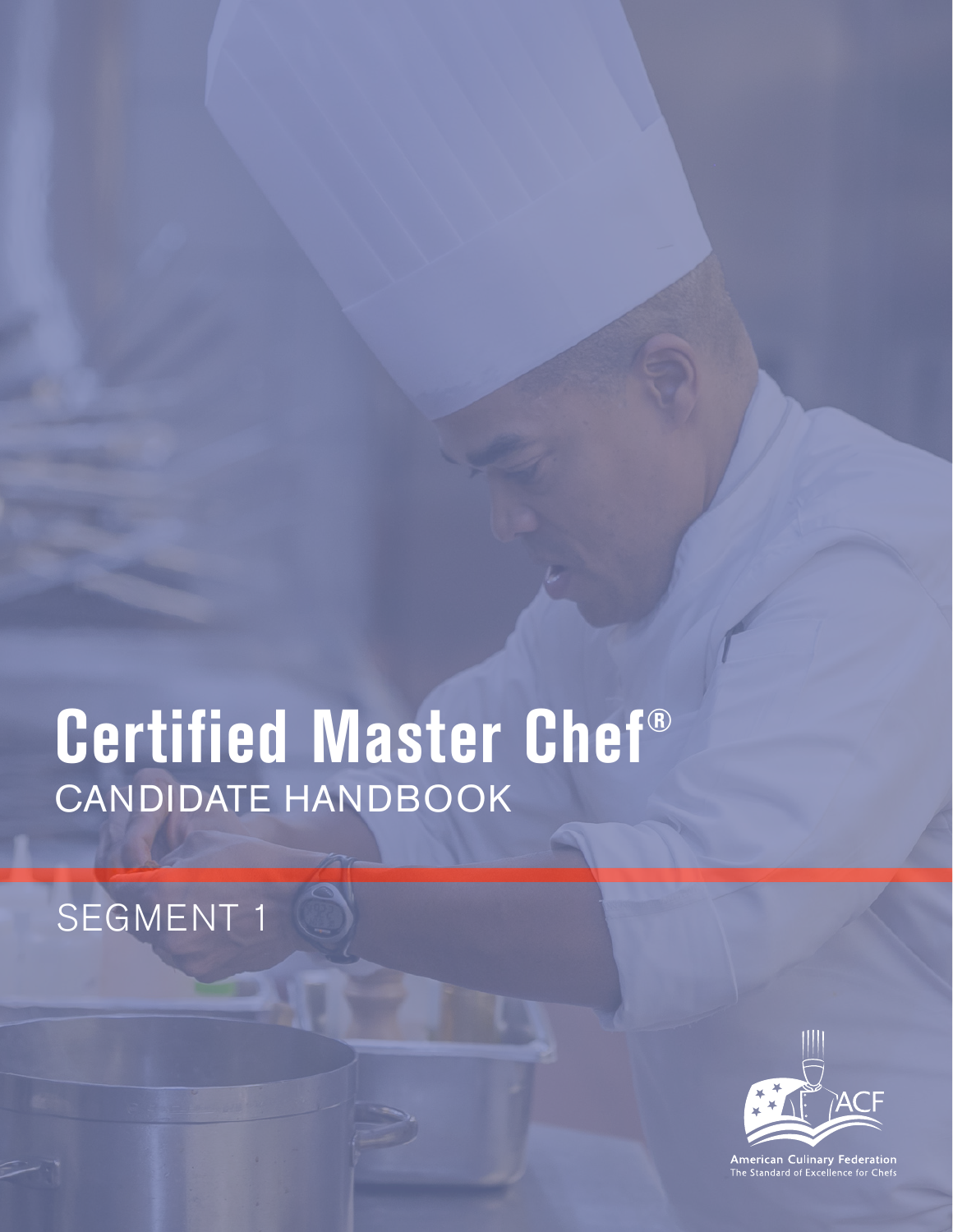# Table of Contents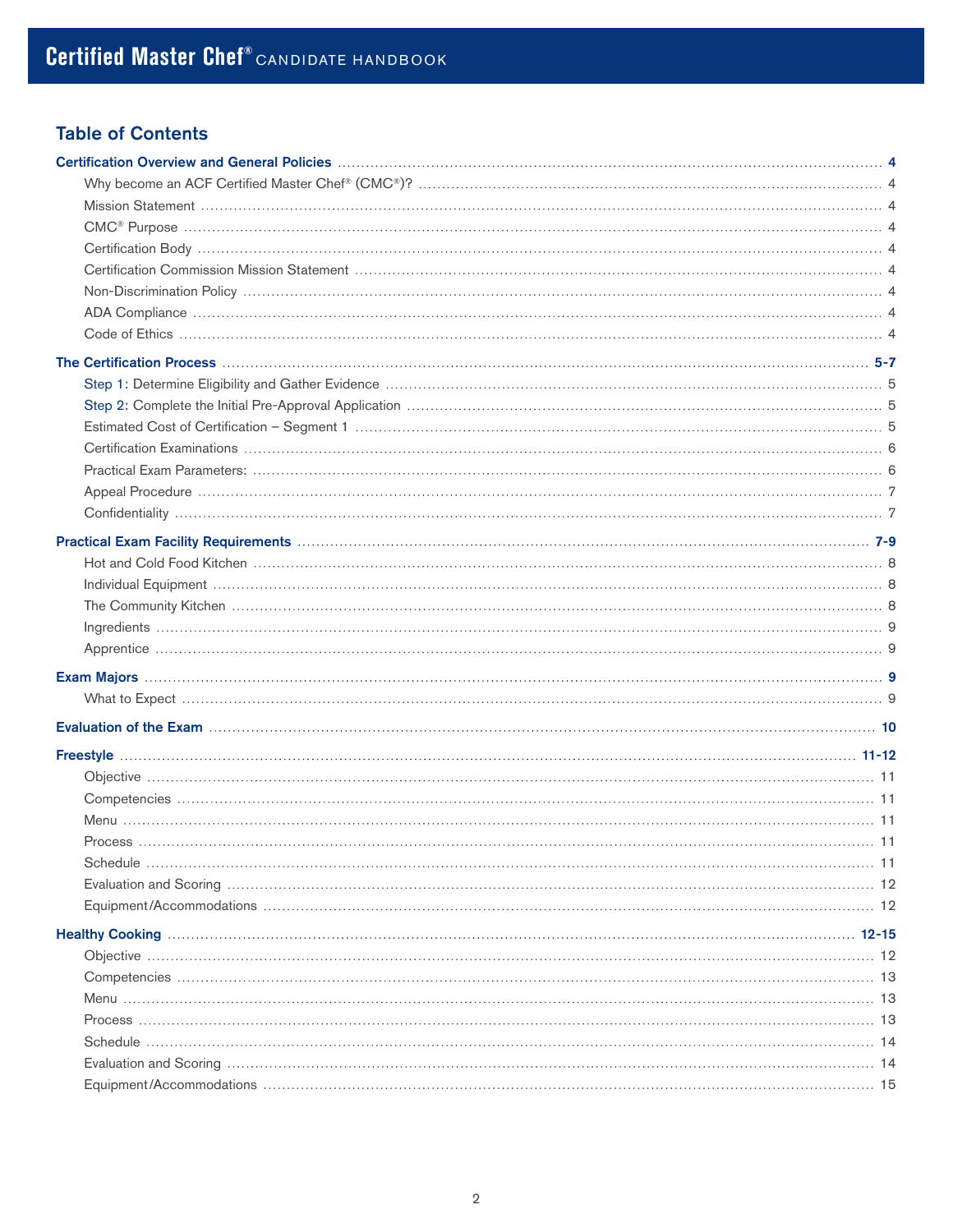©2019 American Culinary Federation, Inc. All rights reserved. No part of this document may be disclosed or reproduced in any form without express written consent of the American Culinary Federation.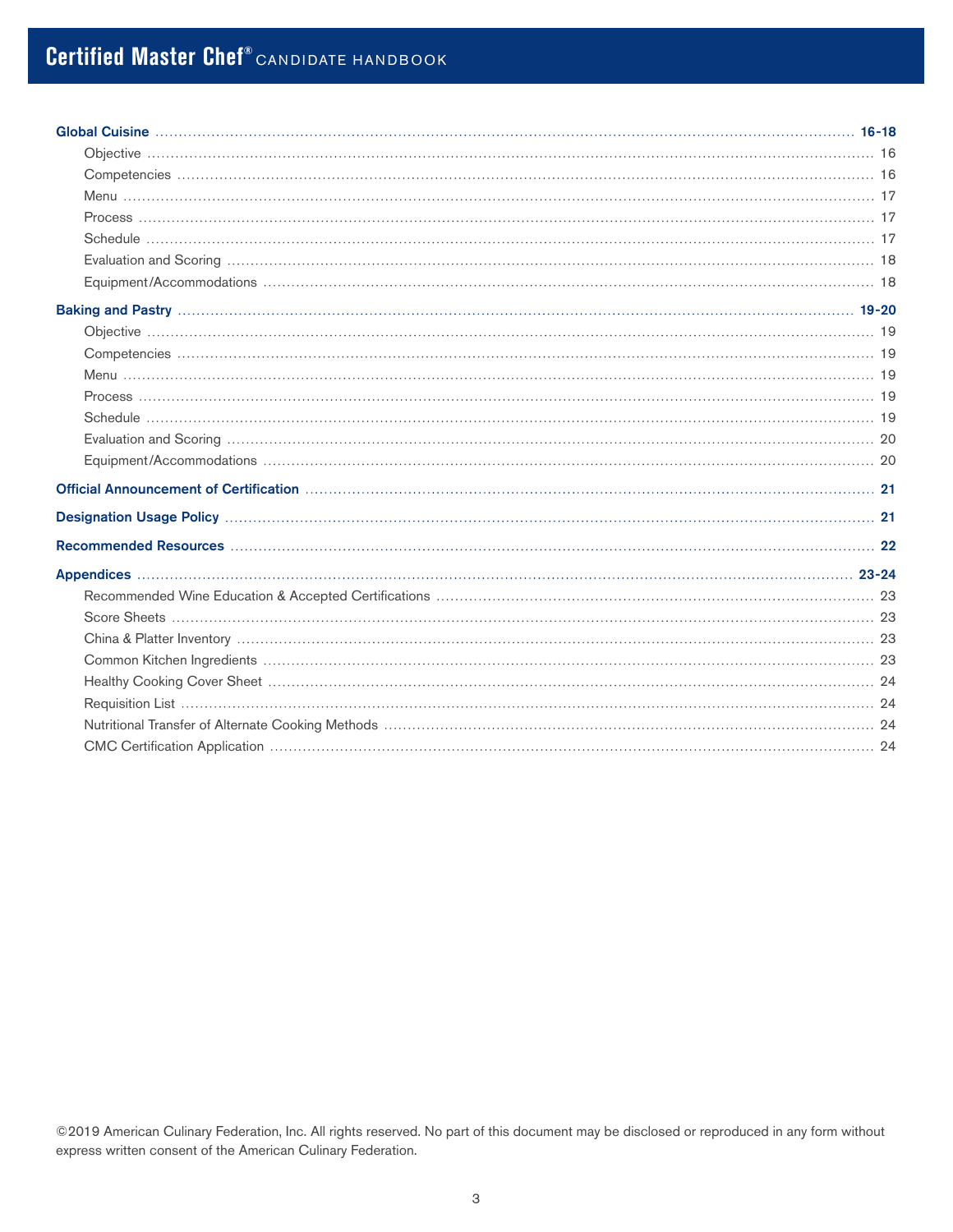# <span id="page-3-0"></span>Certification Overview and General Policies

# Why become an ACF Certified Master Chef® (CMC®)?

Certification encourages the elevation of a culinary career path and/or position and the CMC represents the pinnacle of the certification process

## Mission Statement

The Certified Master Chef® (CMC®) certification is designed to identify those chefs and inform the public of individuals who have demonstrated mastery of culinary competence and expertise through education, experience, knowledge, and skills consistent with the master chef level.

# CMC® Purpose

ACF awards the title of Certified Master Chef® and its acronym (CMC®) to individuals meeting the educational, experience, and testing requirements for the certification. Only those chefs who have met all of the certification requirements are entitled to use the CMC® credential.

After initial certification, ACF provides recertification to those individuals who document enhanced professional development in compliance with continuing education hour (CEH) requirements.

# Certification Body

The ACF Certification Commission guides and strengthens the certification program through a rigorous accreditation process. This process is ongoing and adds value and credibility to all ACF certifications.

## Certification Commission Mission Statement

The American Culinary Federation Certification Commission, being an autonomous entity within the ACF, is committed to developing, implementing, and monitoring a validated process of globally recognized certifications based on skills, knowledge, integrity, and equality through an achievable process for all culinary professionals.

## Non-Discrimination Policy

The Certification Commission does not discriminate among applicants or certificants on any basis that would violate any applicable laws, including race, color, religion, creed, age, gender, national origin, or ancestry.

If you have questions or concerns about certification, please contact the Certification Department at the ACF National at 800-624-9458.

## ADA Compliance

The ACF Certification Commission provides reasonable accommodations in accordance with the Americans with Disability Act (ADA) for individuals with documented disabilities who demonstrate a need for accommodation. In accordance with the Americans with Disabilities Act, ACF does not discriminate against individuals with disabilities in providing access to its examination program. The complete ADA policy can be found in the Certification Commission Policies and Procedures document on the ACF Website or can be requested from the ACF National Office.

All requests for accommodations must be submitted by the applicant by completing the [Request for Special Accommodation Form](http://www.acfchefs.org/download/documents/certify/request_special_accommodations.pdf). All requests for accommodations should be directed to the ACF National Office, attention to the Certification Department.

# Code of Ethics

The ACF Certification Code of Ethics provides guidance to professional cooks and chefs in their professional practice and conduct. The actions, behaviors, and attitudes of our members and certificants are consistent with the ACF commitment to hospitality, foodservice, and public service. Every individual who is a full member and/or certified by the American Culinary Federation shall abide by this certification code of ethics. Any action that violates the purpose and principles outlined by the certification code of ethics shall be considered unethical.

Ethics enforcement procedures are intended to permit a fair review of alleged violations of the ACF Certification Code of Professional Ethics or other egregious conduct in a manner that protects the rights of the individuals while promoting understanding and ethical behavior. A complete Certification Code of Ethics can be found on the ACF website or can be requested from the ACF National Office, attention to the Certification Department.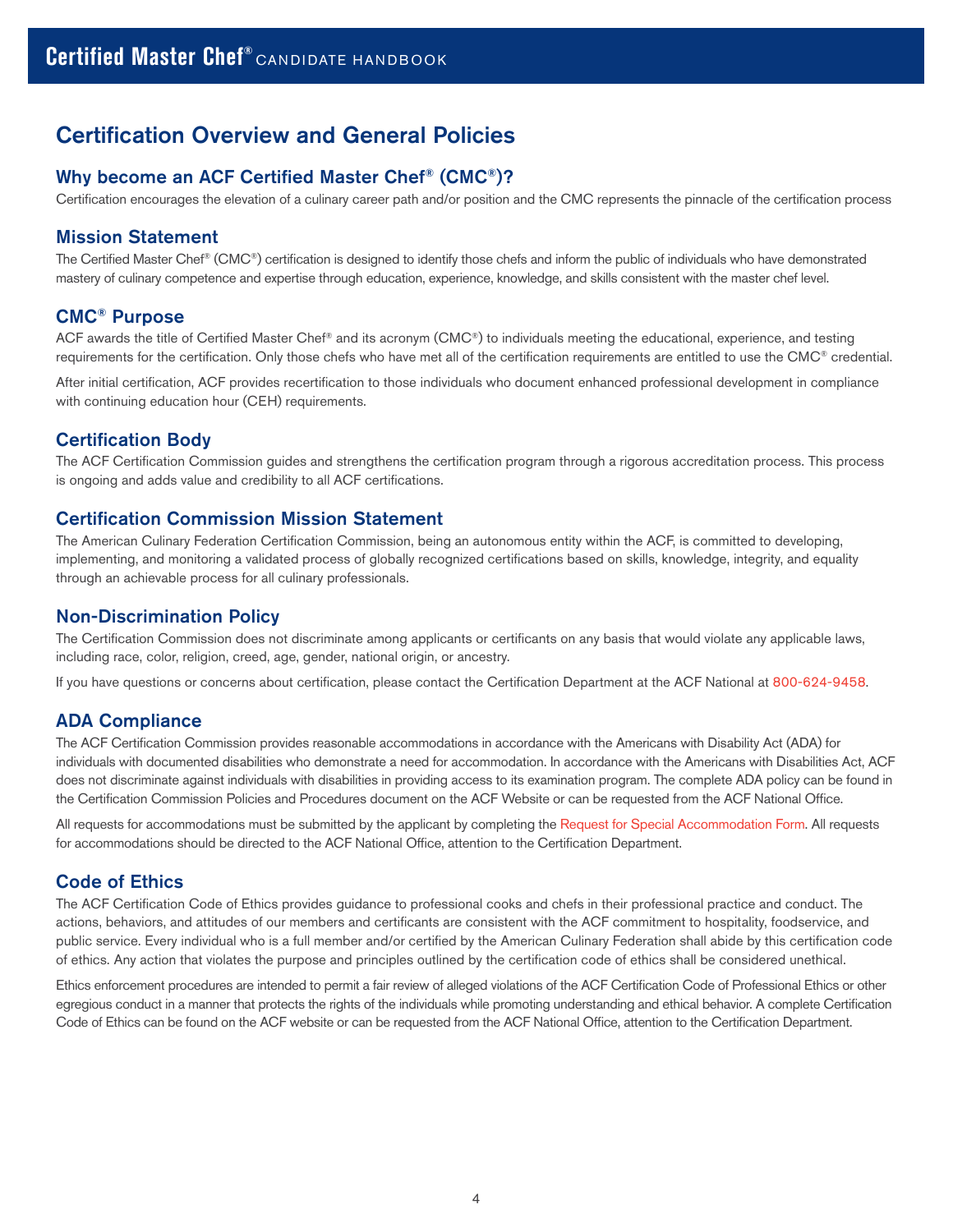# <span id="page-4-0"></span>The Certification Process

### Step 1: Determine Eligibility and Gather Evidence

Eligibility is based on a chef's work experience and educational background.

#### • Documentation of Culinary Knowledge and Work Experience

A candidate should show a minimum of obtaining the Certified Executive Chef® (CEC®) level of certification and be currently employed in a food service operation with supervisory responsibilities. CCE® with special permission.

#### • Documentation of Education and Continuing Education Hours (CEH)

A candidate must provide evidence of:

- 30 hours of education on wine and wine service
- 30 hours of human resources management\*
- 30 hours of advanced sanitation\*

\*Holding a Certified Culinary Administrator (CCA) meets these requirements.

These hours may be earned through educational institutions, affiliated organizations or ACF-approved education providers. A certification from an approved source may be accepted as an equivalent (Appendix 1). 30 hours of cost management must be completed if CEC® was earned prior to January 1, 2018.

#### • Documentation of Financial Support

Candidates must provide documentation of financial support from an employer, owner, co-owner or other resource. Financial support letter verifies the candidate's commitment to the exam process and ability to complete the process.

#### • Documentation of Culinary Support

Candidates must provide documentation (letter) of support from one current CMC®. The letter is verification that the candidate understands the spirit of the exam process and has the willingness to attempt the exam.

#### Step 2: Complete the Initial Pre-Approval Application

Complete and submit pre-approval application, including all required documentation.

- Mandatory education course certificates should be included in application. Certificates should include course title, completion date, and number of hours earned
- Certification verification will be completed by the National Office at time of submittal

Submit application and documentation of completed requirements to ACF for pre-approval.

Submit Application to: American Culinary Federation 180 Center Place Way St. Augustine, FL 32095 Fax: 904-940-0742 Email/Scan: [certify@acfchefs.net](mailto:certify%40acfchefs.net?subject=)

### Estimated Cost of Certification – Segment 1

#### Pre-Approval

Candidates interested in obtaining their CMC® certification Pre-Approval will pay a \$300 Member or \$500 Non-Member non-refundable application fee.

#### Examination Fees

Once the candidate's application has been approved, the candidate may register for segment 1 of the practical exam.

- The practical exam fee is based on location site fees and food cost for the exam. Estimated cost for this segment of the exam is \$2,300.00 plus the cost of food.
	- Candidates will submit payments to the ACF Certification Department based on the following guidelines:
		- ® \$1,000.00 exam registration deposit will be made when exam dates are announced to pre-approved candidates. Space is limited to candidates who have tested previously and will be scheduled on a first come, first served basis.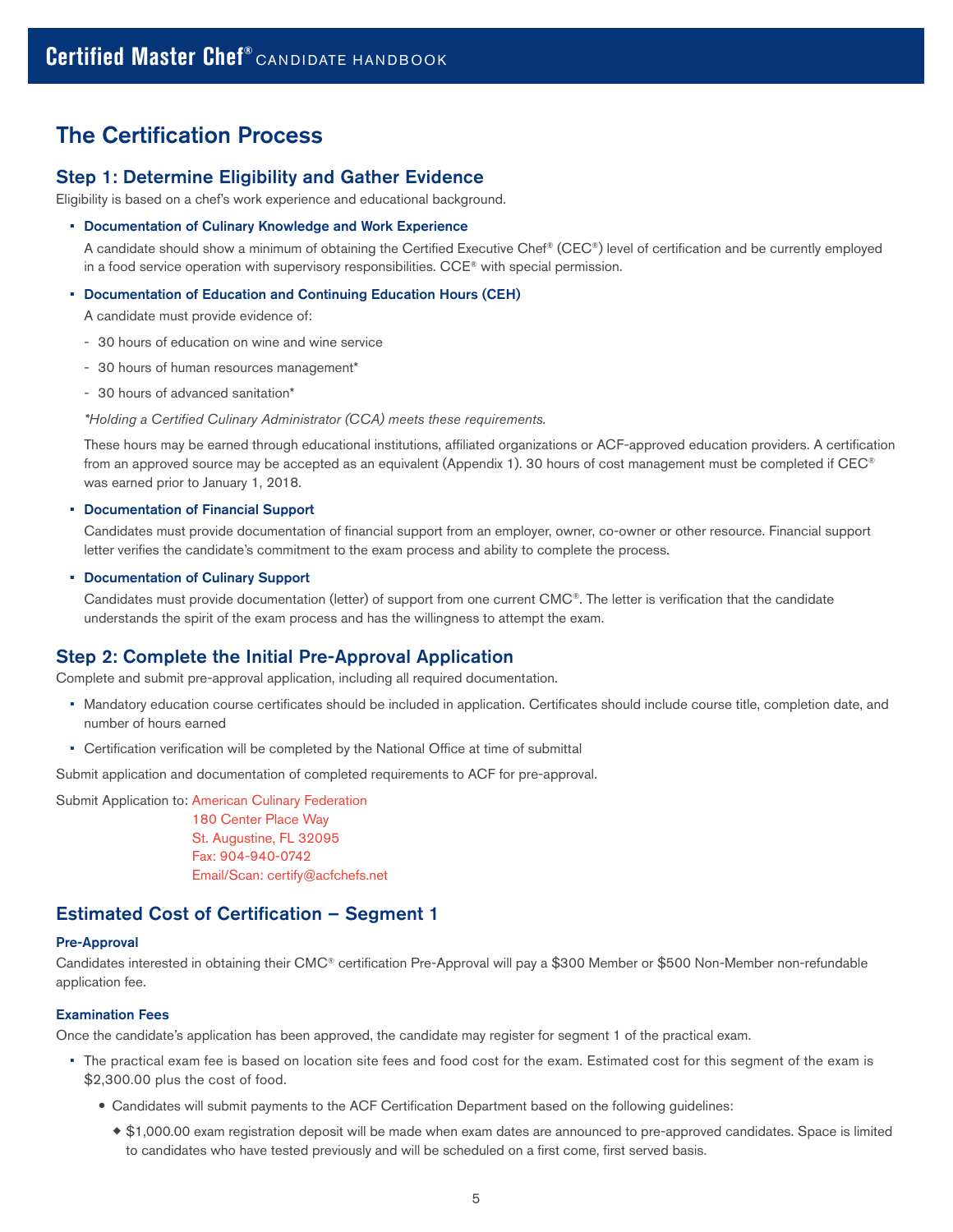- <span id="page-5-0"></span>® Alternates are encouraged to reserve space. Registration deposit is fully refundable up to 90 days in advance of the exam. 50% (\$500) of the registration deposit is refundable up to 60 days in advance of the exam.
- ® \$1,300.00 balance is due 45 days prior to the exam and all funds are non-refundable once balance is paid.
- ® Food cost for the exam must be paid for prior to exam start. Once registered, candidates will be notified of food cost expense for this segment of the exam. Estimated \$1,000 for this segment.

# Certification Examinations

#### Purpose of Exams

The purpose of the CMC® exam is to objectively measure the knowledge and skill of a candidate in order to determine if the candidate can demonstrably meet the standards required for a Certified Master Chef. This standard is the mastery of the culinary craft.

#### Practical Exam Parameters:

The CMC® exam is divided into two sections. A candidate must successfully pass Section 1 with a score of 75% in order to progress and take Section 2. The scores from Section 1 will be carried over into Section 2 and the candidate must maintain a 75% in order to test in the Final Exam.

Each Section is limited to six candidates. Candidates will be notified of the exam sessions as soon as they are scheduled and places will be filled on a first come, first served basis. A deposit must be on file at the ACF National Office to ensure a candidate's place for each session.

#### Practical Exam Registration

To schedule the practical exam, contact the ACF Certification Department to confirm availability and to register. Payment must be made prior to the exam date.

Candidates will receive a registration confirmation after payment is processed.

To facilitate the certification process, the American Culinary Federation (ACF) has exam sites throughout the country. You must contact the test administrator to confirm test time and specific details about the testing facility.

#### Practical Exam Structure

- CMC<sup>®</sup> is divided into 8 Exam Majors or Categories.
- The Exam Majors leading to the final 2 Majors include:
	- Freestyle Cuisine
	- Healthy Cooking
	- Global Cuisine
	- Baking and Pastry
	- Buffet Catering
	- Classical Cuisine
- The Final Exam Majors include:
- European Cuisine
- Market Basket

#### Segment 1 Comprised of the Following Exam Majors

Pre-Day - Candidate Orientation and Evaluator Meetings

Day 1 - Freestyle Major

Day 2 - Healthy Cooking Major

- Day 3 Global Major
- Day 4 Baking and Pastry Major

#### Practical Exam Scoring

• Each Exam Major comprises of a practical exam that is scored by a panel of Certified Master Chefs® and all must be successfully passed to earn the designation.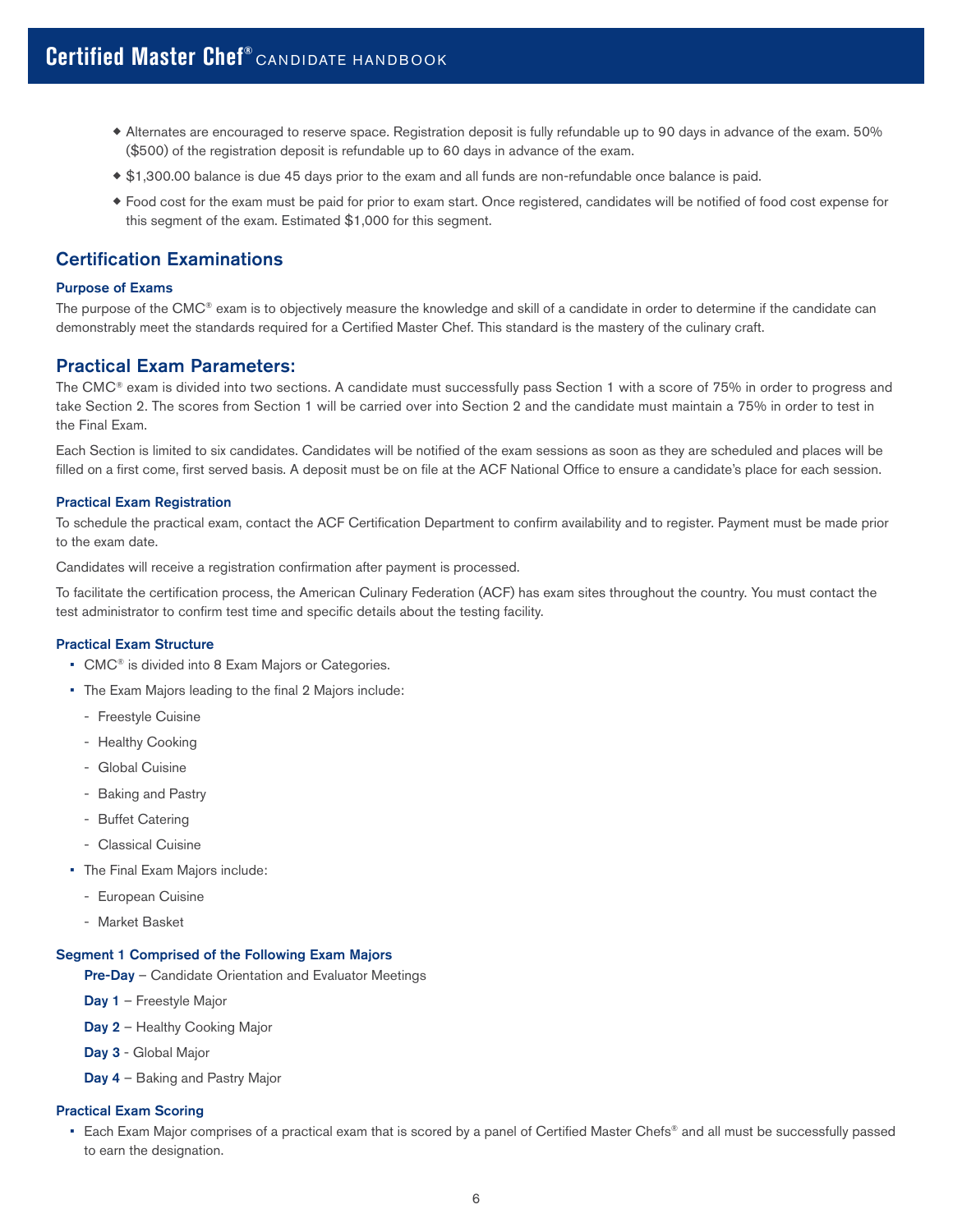- <span id="page-6-0"></span>• Passing score for each of the first 4 majors (Segment 1) is 75% or above.
- Final passing score for the CMC Exam is 75%.
- Each Exam Major is scored using the following weighted domain categories:
	- Kitchen Performance 35%
	- Tasting and Presentation Assessment 65%
		- $\triangleleft$  Total = 100%

(See Appendix 2 for score sheets)

#### Practical Exam Retake Policy

A candidate that fails Segment 1 of the exam must retest prior to attempting Segment 2. Both segments must be passed in order to earn the Certified Master Chef Designation.

ACF National Office reserves the option of scheduling segments at different locations other than the one originally tested, in efforts to reduce potential cost to the candidate. For planning/coordination purposes, candidates will be notified of the next scheduled Section 60 days prior to the exam.

## Appeal Procedure

Candidates and certificants are entitled to appeal determinations made by the Certification Commission regarding:

- 1. The Commission's interpretation of standards, including candidate eligibility determinations and certificate recertification determinations;
- 2. Content of the exam and/or keyed responses to items;
- 3. Alleged inappropriate exam administration procedures; and
- 4. Alleged testing conditions severe enough to cause a major disruption of the examination process.

Appeals procedures are detailed in the Policies and Procedures document, which is available on the ACF website or can be requested from the ACF National Office.

# **Confidentiality**

The nature, format, content, and results of examinations administered by the Certification Commission and all application materials are considered confidential information and shall be treated as such, in accordance with policies and procedures adopted by the Certification Commission, unless appropriate permission is obtained, where otherwise mandated by valid and lawful court or government order, or by an authorized administrative body. The full confidentiality policy can be found on the ACF website or requested from the ACF National Office. Due to confidentiality policy, only a certificant's current status as a CMC® can be verified. This can be done by the certification verification tool available on the ACF website under Resources or by calling the ACF National Office.

# Practical Exam Facility Requirements

To ensure consistency throughout the certification testing program, all testing facilities will offer candidates a high-level testing venue, which includes appropriate equipment and space configurations as specified in the guidelines below.

The test site must be able to provide ample space to include refrigeration, work area, sinks, ranges, and oven space for each candidate. Sufficient access to fryers and grills must be provided, although candidates may share this equipment. A large clock must be visible in the examination area for accurate time keeping. There should be a candidate staging area for ingredient check-in by the evaluators. First aid equipment and materials should be available if needed. Each facility is required to have the following: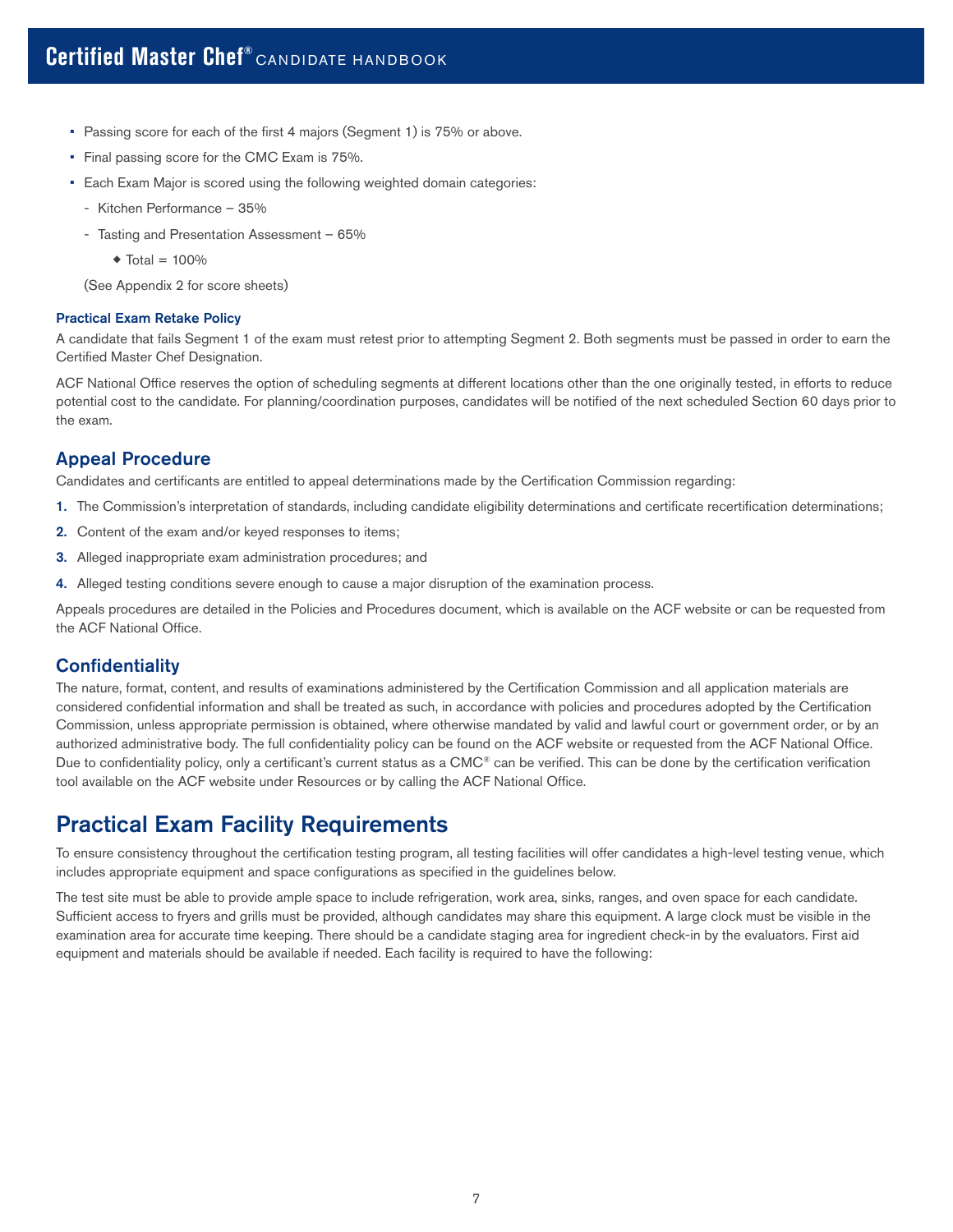# <span id="page-7-0"></span>Hot and Cold Food Kitchen (At least six stations are required)

| • 6 burner gas ranges                                                    | • Cold smoker in the common space                                                                                                                                                            | • Ample supply of appropriate cleaning<br>equipment including brooms, mops, and<br>paper towels |
|--------------------------------------------------------------------------|----------------------------------------------------------------------------------------------------------------------------------------------------------------------------------------------|-------------------------------------------------------------------------------------------------|
| • Charbroiler in the common space                                        | • 18 cubic ft. of refrigerator space in<br>each station                                                                                                                                      | • One 12-quart mixer for each station                                                           |
| • 1 hand sink for every 2 stations                                       | • Additional small equipment in excellent<br>working condition for each station                                                                                                              | • 3 x 3 foot marble slab for every two<br>stations                                              |
| • Vegetable sink for every 2 stations                                    | • Easily controlled entrances and exits                                                                                                                                                      | • Baker's deck ovens large enough to<br>support the number of candidates all<br>baking at once. |
| • Community utensils and equipment in<br>the same area                   | • Transfer Program                                                                                                                                                                           | • 2 burners for station met by a common<br>use pastry kitchen range                             |
| • 1 full-size standard oven per station                                  | • One 4-quart mixer for each station                                                                                                                                                         | • Additional small equipment which is in<br>excellent working condition for each<br>station     |
| • Broiler in the common space                                            | • Standard bake shop and pastry small<br>wares to include cake forms, silpats,<br>various cutters, rolling pins, cold<br>mousse molds etc. In enough supply for<br>the number of candidates. | • Observation windows on at least one side                                                      |
| • Two 8-foot work tables for each station<br>with under-counter shelving | • 1 triple beam or digital scale                                                                                                                                                             | • 1 hand sink for every two stations                                                            |
| • Additional general refrigerator and<br>freezer space                   | • Additional general refrigerator and<br>freezer space                                                                                                                                       | • Plastic wrap, foil, detergent, sanitizers,<br>and buckets                                     |
| • Observation windows on at least one side                               | • Community utensils and equipment in<br>the same area                                                                                                                                       |                                                                                                 |
| • At least 2 additional ovens available                                  | • Easily-controlled entrances and exits                                                                                                                                                      |                                                                                                 |

Each station must be provided with a basic set of pots, pans, and hand tools (see list). Additional kitchen equipment is supplied in a common area (Appendix 3). In the event that a test site is unable to supply all stations with a full set of station equipment, the candidate may be asked to provide additional items in order to complete the set/station. The Test Site Administrator shall notify the candidate of this requirement upon registration.

# Individual Equipment

| $\cdot$ (2) 3-quart mixing bowls | $\bullet$ (1) 6-oz. ladle    | $\bullet$ (1) rubber spatula |
|----------------------------------|------------------------------|------------------------------|
| • (1) medium sauce pan           | $\cdot$ (1) wooden spoon     | $(1)$ 2-oz. ladle            |
| • (1) medium sauté pan           | $\cdot$ (2) small sauce pans | $\bullet$ (1) small whisk    |
| • (2) small bain marie inserts   | • (1) large sauté pan        |                              |
| $\cdot$ (1) solid spoon          | $\cdot$ (2) small sauté pans |                              |

# The Community Kitchen

The community kitchen should include small appliances which can be shared by all candidates. Safety and sanitation supplies must be furnished by the test site. Candidates are expected to bring their own plastic gloves, if needed, for production or service. At a minimum, each test site shall provide the following in the community kitchen:

| • Chinois      | Fryer<br>ш        | • Portion scales       |
|----------------|-------------------|------------------------|
| Microwave<br>٠ | • Food blender    | • Measuring containers |
| Grill          | • Food processors |                        |
| Proof box      | Food mixers       |                        |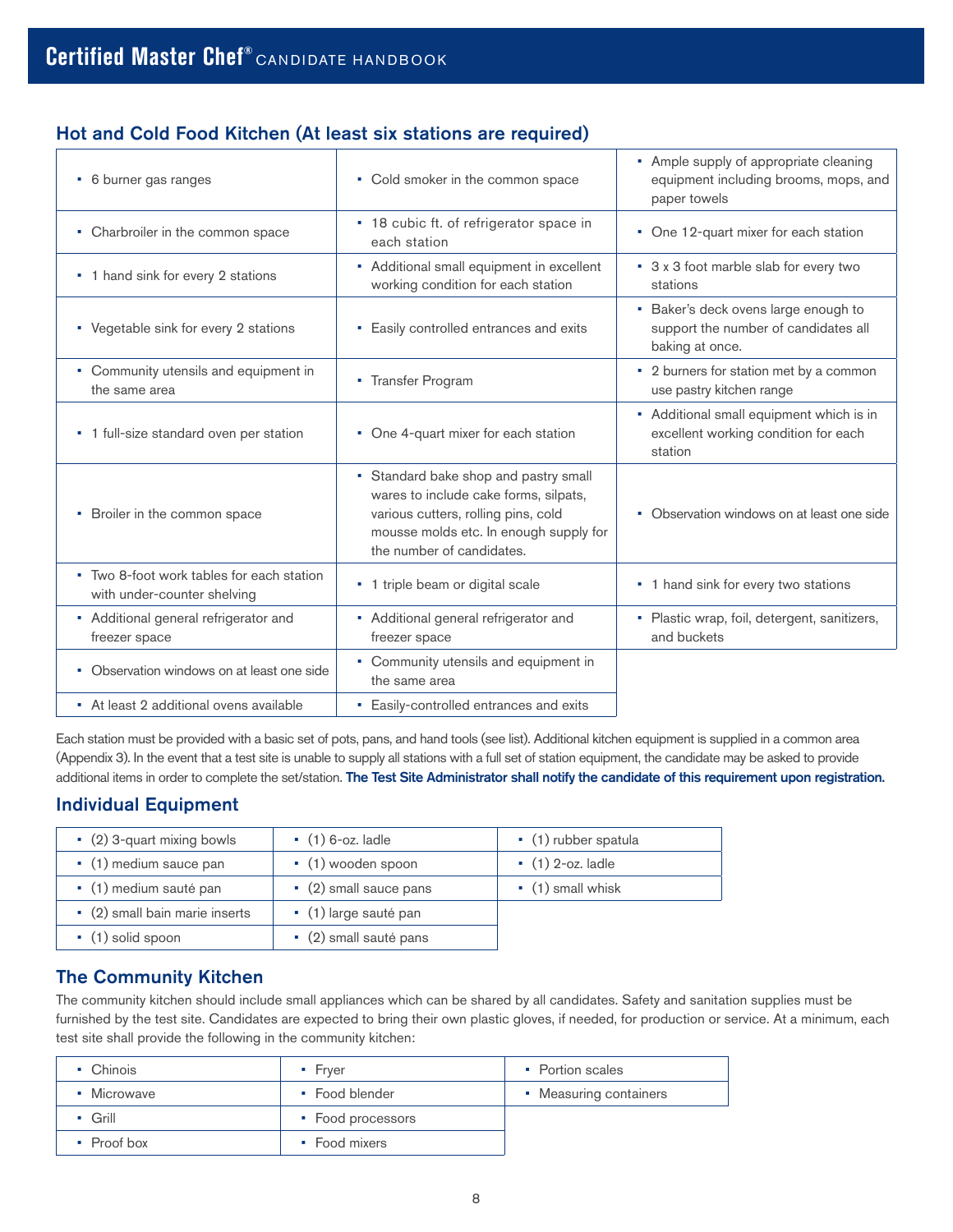# <span id="page-8-0"></span>**Ingredients**

Each Exam Major involves a "mystery box" of ingredients or a selection of dishes to fulfill the desired assessment of knowledge and competencies at the Mastery level. The candidate will be notified of the ingredients that must be used during the major or the dishes to be prepared, at a minimum of 10 hours before requisitions are due to the site.

Each site will provide a common kitchen to include the minimum ingredients listed in Appendix 4.

# Apprentice

The host site is responsible for providing an apprentice for each candidate testing. The apprentices will not remain the same for the duration of the exam. Candidate interaction with the apprentice assigned will be evaluated during each Exam Major. With the help of the apprentice, the candidate is responsible to maintain their workstation along with all cleaning requirements including washing dishes.

Apprentices can perform the following tasks during the Exam Majors:

- Help set up and tear down, and assist in placement of ingredients and equipment
- Place things in the refrigerator or freezer and deliver the finished plates to the evaluator table
- Physically open the oven and insert or remove products as instructed by the chef
- Use basic knife skills (peeling, dicing and cutting) in preparation for mise en place
- Function as a timekeeper to enable the chef to remain on track
- Keep the chef's equipment washed and stored in a sanitary manner \* Under guidance and direction from candidate, apprentice may assist with plating (wiping plates and placing items)

# Exam Majors

# What to Expect

Throughout the Certified Master Chef® Exam process, candidates are expected to demonstrate an exceptional knowledge of fundamental cooking techniques. It is the responsibility of the candidate to ensure that a mastery of the culinary craft is demonstrated throughout the exam process.

According to Merriam Webster the definition of mastery is:

a : possession or display of great skill or technique

b : \ : command

Showcasing the above is the starting point for evaluation. The CMC exam is not an appropriate place for candidates to introduce new ideas and/or techniques.

Expect that the evaluation will start with professional correspondence and continue through how the station looks upon completion of each segment.

As a candidate for the Certified Master Chef® Exam, candidates are evaluated on the following areas based on the expectation of mastery: professionalism, organization, sanitation, preparation lists, ordering, menu writing, mise en place, butchery, culinary fundamentals, flavor development, execution, use of preparation time, team work, use of plating window, plating, product utilization, etc.

For example, exhibiting a high level of execution for an entrée will be evaluated based on ordering or handling of the protein provided, fabrication and yield. An understanding of product utilization, portioning, sanitation, appropriate cooking technique and plating are *expected.*

Practicing to pass the test is not a successful philosophy. Having a true command of the craft is the basis for entering the exam, while executing them at the mastery level is the basis for passing the exam. We wish all candidates the best of luck in successfully earning the Certified Master Chef*®* Credential.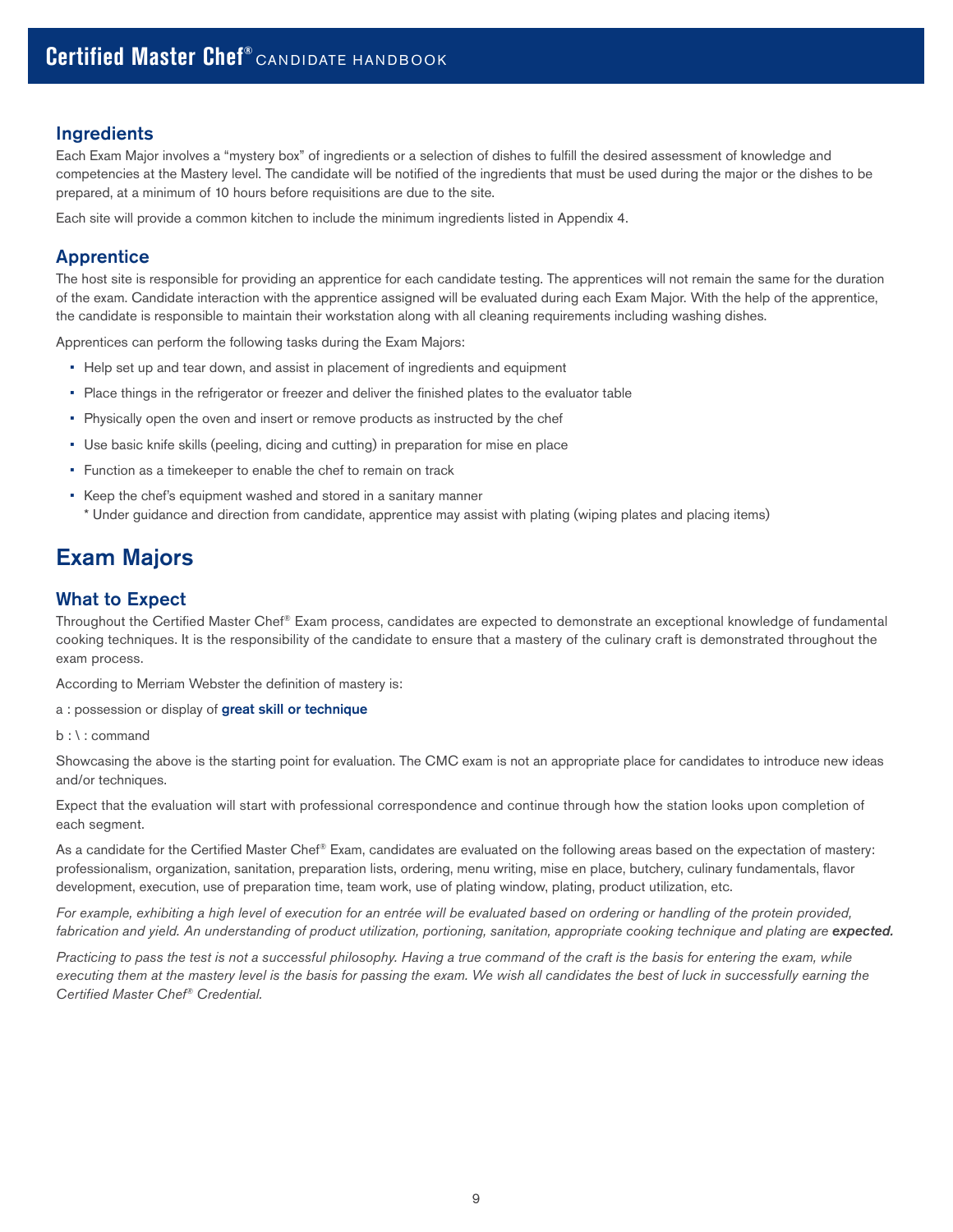# Evaluation of the Exam

The candidate's skills are evaluated during the examination period through frequent monitoring by the evaluators. Notes are made during the examination as references to the evaluation. Sanitation is scored overall as pass or fail. Points are calculated in various areas and a total numerical score is calculated. A total average score for the entire exam of 75% or better is considered passing.

At the completion of most Exam Majors, candidates will be given a verbal explanation of their performance, which is used to document the results of the exam. The Test Administrator will give candidates a summary document of their performance at the conclusion of each Exam Major.

0-10 points will be awarded in each of the categories based on the following distribution:

### Sanitation – Pass/Fail Work Performance – Kitchen Score – 35%

- Cooking Techniques and Fundamentals 40%
- Mise en Place/Organization 15%
- Professionalism 10%
- Utilization of Ingredients 20%
- Work Flow 15%

#### Tasting and Presentation – 65%

- Menu Formatting 2%
- Achieving Stated Menu 3%
- Constructing Profiles Maintaining Food Integrity 5%
- Developing Flavor Profiles 40%
- Food Placement/Presenting Food 10%
- Achieving Nutritional Balance/Plate Composition 5%

Evaluation sheets are included in Appendix 2.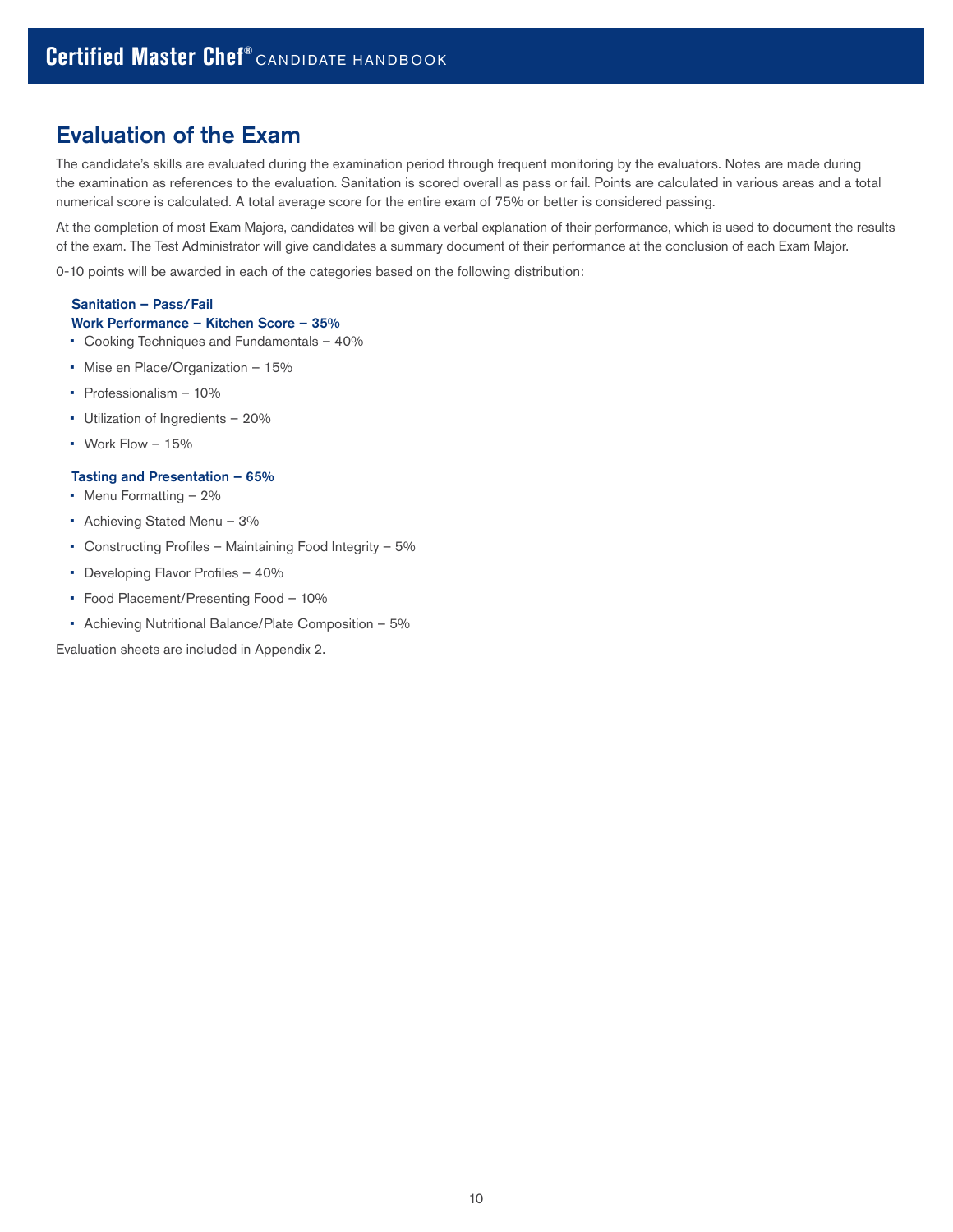# <span id="page-10-0"></span>Freestyle

# **Objective**

The candidate's personal cooking style and philosophy must be demonstrated through the development and execution of a menu while showcasing a mastery of standard cooking fundamentals. The evaluating team will assess the performance reflected through the mastery of all standard cooking fundamentals and menu methodology as a basis for evaluation.

# **Competencies**

The following competencies must be demonstrated by the candidate during the Exam Major:

- 1. Menu composition
- 2. Progression of meal while understanding nutritional balance
- **3.** Utilization of basket ingredients
- 4. Demonstration of personal cooking style through signature items or techniques

# Menu

Competencies will be achieved by candidates creating a four course menu comprised of, Starter/Appetizer (cold or hot), Fish Course, Main Course and one additional course of appropriate progression. Six servings will be presented individually to the evaluator panel. The candidate will receive a market basket prior to the exam containing:

- Four protein items (Two meat/game/poultry, Two fish/seafood)
- Four vegetable items
- Two starch items
- One fruit
- One cheese or other dairy Item
- One variety of lettuce

Each ingredient must be used to some extent.

# Process

At a minimum of 10 hours before the exam, the candidate will receive the market basket ingredients. A menu along with a requisition must be submitted for supplemental ingredients at the pre-determined time.

# **Schedule**

Before the Exam Major begins, candidates will attend a briefing by the lead evaluator. During the briefing, candidates will have the opportunity to ask any final questions.

- Candidates will have 15 minutes to set up their station. During this time no food will be handled.
- At the end of the 15 minutes, candidates will receive their market baskets and store room selection.
- Candidates will have 4 hours of kitchen preparation time.
- At the end of the 4 hours, candidates will have a 20 minute service window to plate all four courses.
- The candidate will have 30 minutes to clean the work area and exit the kitchen.

| <b>SAMPLE SCHEDULE</b> |              |                    |                    |                     |                     |
|------------------------|--------------|--------------------|--------------------|---------------------|---------------------|
| <b>Candidate</b>       | Enter/Set up | <b>Preparation</b> | <b>Window Open</b> | <b>Window Close</b> | <b>Exit Kitchen</b> |
|                        | $8:15$ a.m.  | $8:30$ a.m.        | $12:30$ p.m.       | $12:50$ p.m.        | $1:20$ p.m.         |
| $\overline{2}$         | $8:45$ a.m.  | $9:00$ a.m.        | $1:00$ p.m.        | $1:20$ p.m.         | $1:50$ p.m.         |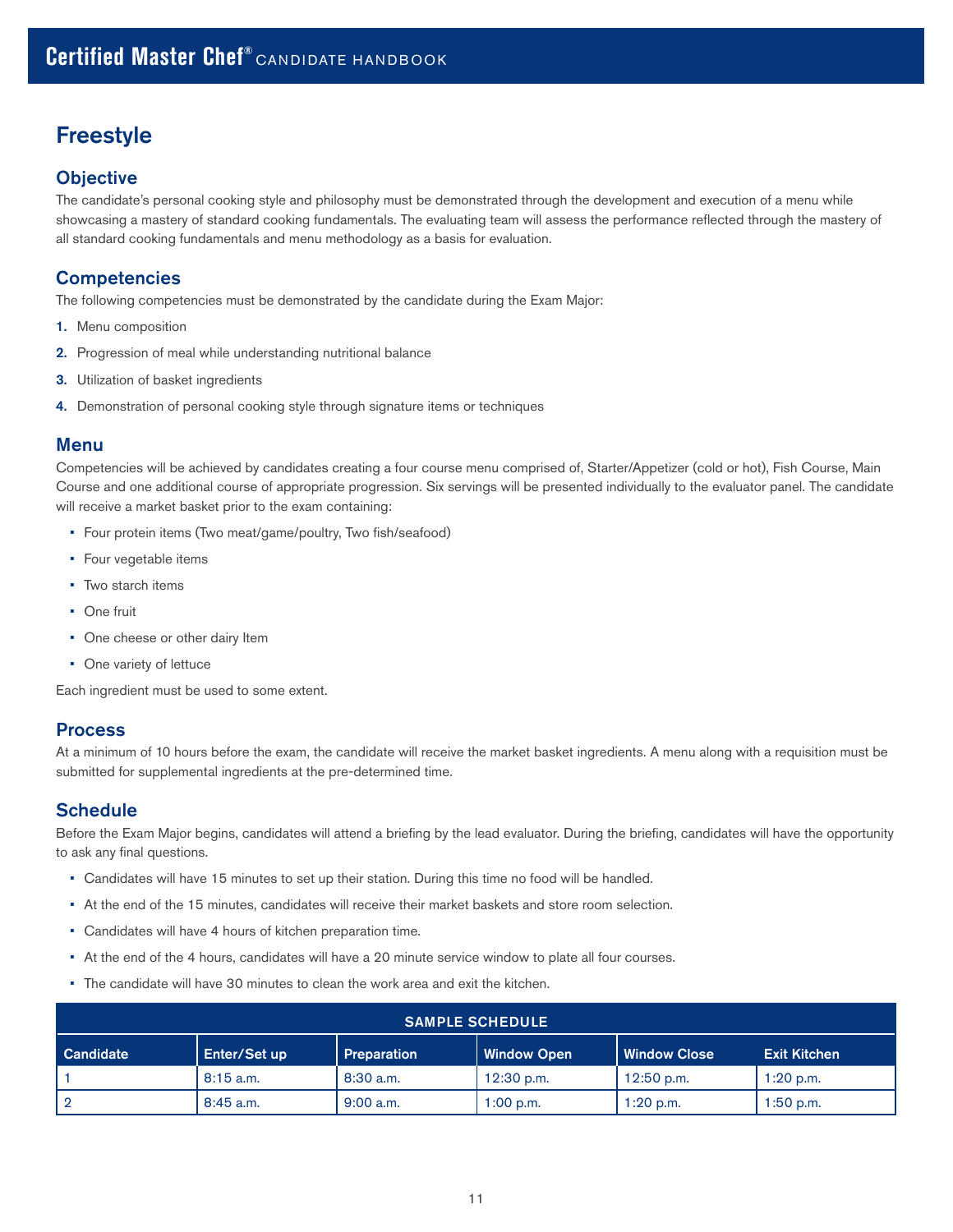# <span id="page-11-0"></span>Evaluation and Scoring

The Freestyle Exam Major will be evaluated by a panel of at least three current Certified Master Chefs®. Adherence to the mandatory competencies will be factored into the final exam Major Score. Each of the four courses is weighted evenly to make up the Tasting and Presentation Score.

A combined score of 75% or above is needed to pass the Exam Major. Any candidate that scores below a 75% must retake the Exam Major.

#### Sanitation – Pass/Fail *Work Performance – Kitchen Score – 35%*

- Cooking Techniques and Fundamentals 40%
- Mise en Place/Organization 15%
- Professionalism 10%
- Utilization of Ingredients 20%
- Work Flow 15%

#### *Tasting and Presentation – 65%*

- Menu Formatting 2%
- Achieving Stated Menu 3%
- Maintaining Food Integrity 15%
- Developing Flavor Profiles 40%
- Food Placement/Presenting Food 25%
- Achieving Nutritional Balance/Plate Composition 15%

#### **Timing**

It is expected that candidates present all food with in the time frame of the designated exam majors. If a candidate presents food once the window time has expired the following deduction will be taken off the final score for the exam major:

- 0-2 minutes over 2% deduction
- 2-5 minutes over 5% deduction

In the event that a candidate has not presented food within 5 minutes of their expired time, the dish/course will not receiving a Tasting and Presentation score.

## Equipment/Accommodations

During the Freestyle Exam Major, the following accommodations will be allowed to maximize performance of candidates to be used at candidate's discretion.

- Immersion circulators will be allowed during this major
	- Candidate is responsible for bringing their own circulator, water bath and vacuum sealer
	- One burner will be forfeit from range while circulator is operational (warming up and during product cook time).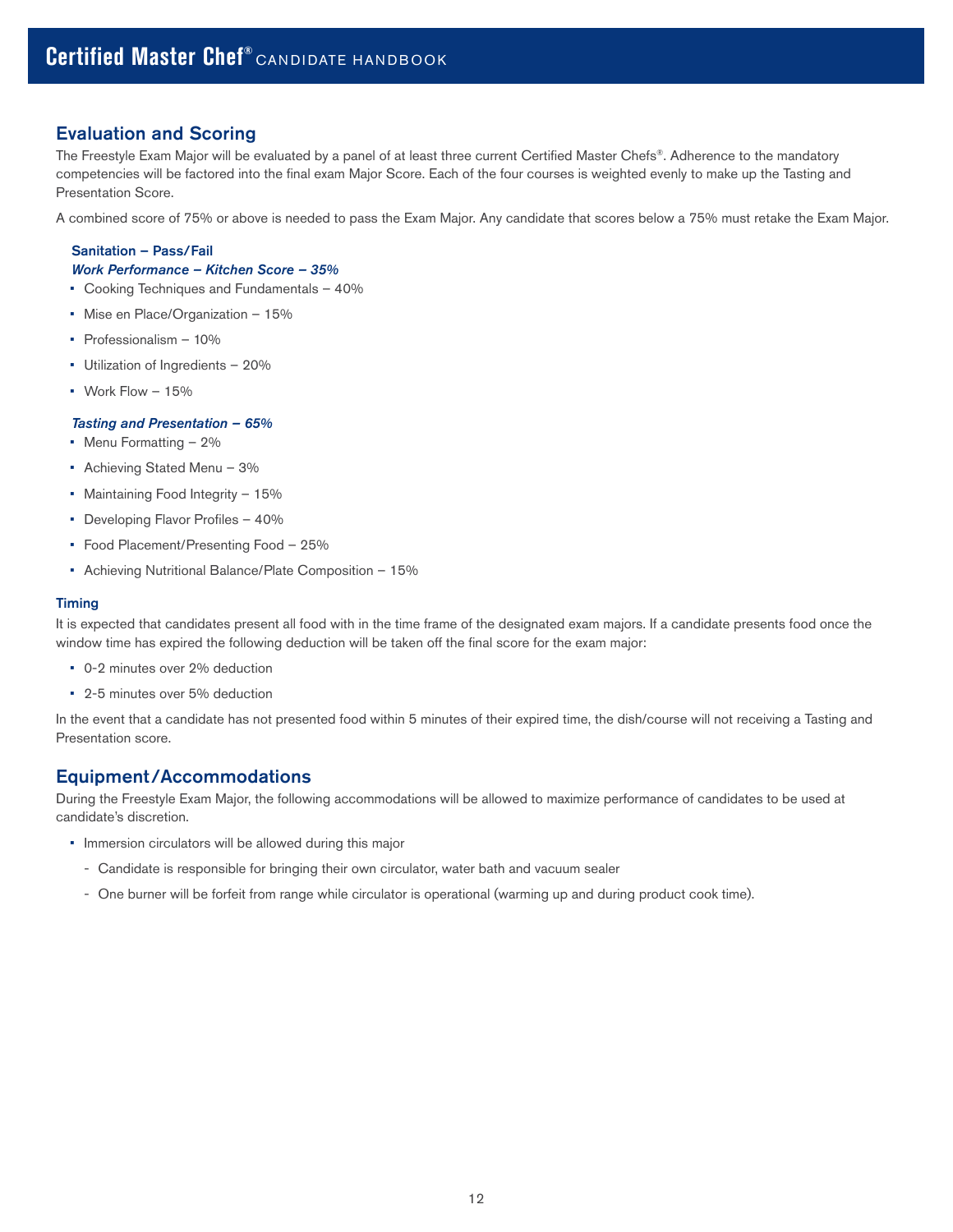# Healthy Cooking

# **Objective**

The candidate must demonstrate knowledge of Healthy Cooking principles through the development and presentation of a four-course meal for six people. The objective is to be met through the preparation of the meal in accordance with sound nutritional guidelines outlined below. The mastery of cooking principles as they relate to flavor development using healthy cooking techniques, consistency in portion control and presentation along with the formulation of the menu and its components will be evaluated to the mastery level.

# **Competencies**

The following competencies must be demonstrated by the candidate during the Exam Major:

- 1. Adherence to Nutritional Guidelines:
	- Entire meal for one serving:
		- Not to exceed 1000 kcal
		- Not to exceed 1200 mg sodium
		- 15-20% of kcal from protein
		- 45-60% of kcal from carbohydrates
		- 25-30% of kcal from fat
- 2. Understanding of flavor development within nutritional guidelines
- 3. Demonstration of appropriate cooking methods as they relate to healthy cuisine

# Menu

The four-course menu must include Hot Appetizer, Salad, Main Course and Dessert (served either hot or cold) to serve six guests. Six identical servings will be presented individually to the evaluator panel. The candidate will receive a market basket prior to the exam containing:

- Three Proteins, including one alternative protein (i.e.: Tempeh, Tofu, Seitan)
- Two Grains
- Three Vegetables
- Three Fruits
- Lettuce

### Process

At a minimum of 72 hours prior to the exam, the candidate will receive the market basket list of ingredients via email. Ensure that your email at the National Office is up to date as only one address will be used for the CMC® Exam Process.

At the end of the pre-exam window, the candidate will submit the following items to the Exam Administrator:

- Healthy Cooking Cover Sheet (See Appendix 5)
- Menu
- Recipes for 1 portion and 6 portions of each course
- Ingredient (shopping) list from the nutritional program used detailing the exact quantities for 6 portions by the course and entire menu.
	- Only the quantities of food that are requisitioned will be available to execute menu
	- No additional Store Room visits or requisitions will be allowed at time of exam
- Total Nutritional Breakdown for one serving that meets the above stated requirements
	- Must be verified by a Registered Dietitian or CDM, CFPP

File formats will only be accepted in PDF format.

\*See appendix 7 for "Nutritional Transfer of alternate cooking methods" document

Candidates are expected to turn in accurate paperwork before the communicated deadline.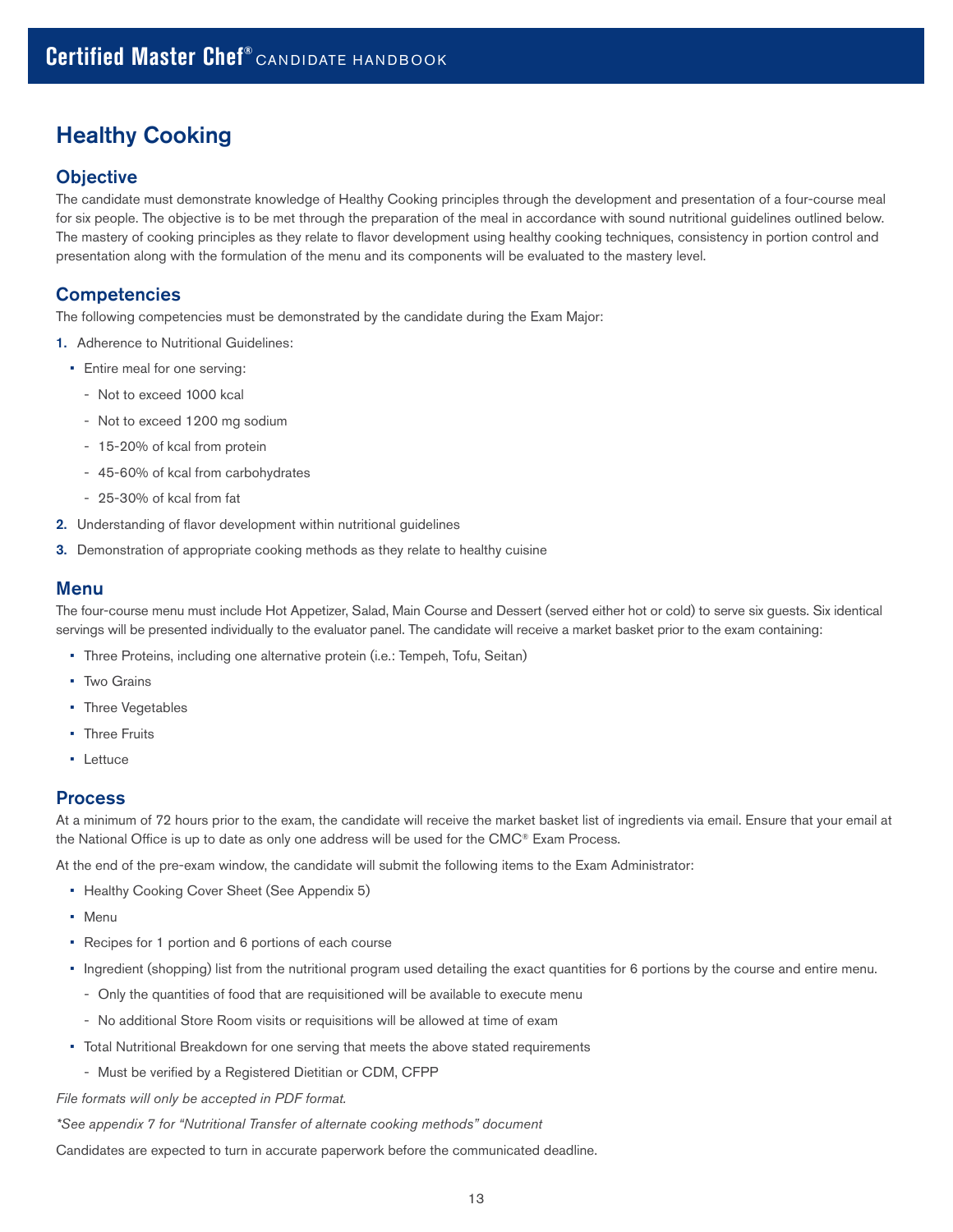In the event that paperwork is not accurate or submitted past the deadline, a 2% deduction from the Exam Major Total score will be taken and the candidate will have the opportunity to correct the material with a new deadline.

In the event that paperwork is not accurate or submitted past the new deadline, an additional 5% will be deducted from the Exam Major Total Score.

# **Schedule**

Before the Exam Major begins, candidates will attend a briefing by the lead evaluator. During the briefing, candidates will have the opportunity to ask any final questions.

- Candidates will have 15 minutes to set up their station. During this time, no food will be handled.
- At the end of the 15 minutes, candidates will receive their market baskets and food requisitions, scaled per request.
	- No additional food may be requisitioned during this Exam Major.
- Candidates will have 4 hours of kitchen preparation time.
- At the end of the 4 hours, candidates will have a 20-minute service window to plate all four courses.
- The candidate will have 30 minutes to clean the work area and exit the kitchen.

|                  | <b>SAMPLE SCHEDULE</b> |                    |                    |                     |                     |
|------------------|------------------------|--------------------|--------------------|---------------------|---------------------|
| <b>Candidate</b> | Enter/Set up           | <b>Preparation</b> | <b>Window Open</b> | <b>Window Close</b> | <b>Exit Kitchen</b> |
|                  | $8:15$ a.m.            | $8:30$ a.m.        | $12:30$ p.m.       | $12:50$ p.m.        | $1:20$ p.m.         |
|                  | $8:45$ a.m.            | 9:00 a.m.          | $1:00$ p.m.        | $1:20$ p.m.         | $1:50$ p.m.         |

# Evaluation and Scoring

The Healthy Cooking Exam Major will be evaluated by a panel of at least three current Certified Master Chefs®. Adherence to the mandatory competencies will be factored into the final exam Major Score. Each of the four courses is weighted evenly to make up the Tasting and Presentation Score. A combined score of 75% or above is needed to pass the Exam Major. Any candidate that scores below a 75% must retake the Exam Major.

#### Sanitation – Pass/Fail

*Work Performance – Kitchen Score – 35%*

- Cooking Techniques and Fundamentals 40%
- Mise en Place/Organization 15%
- Professionalism 10%
- Utilization of Ingredients 20%
- Work Flow 15%

#### *Tasting and Presentation – 65%*

- Menu Formatting 2%
- Achieving Stated Menu 3%
- Maintaining Food Integrity 15%
- Developing Flavor Profiles 40%
- Food Placement/Presenting Food 25%
- Achieving Nutritional Balance/Plate Composition 15%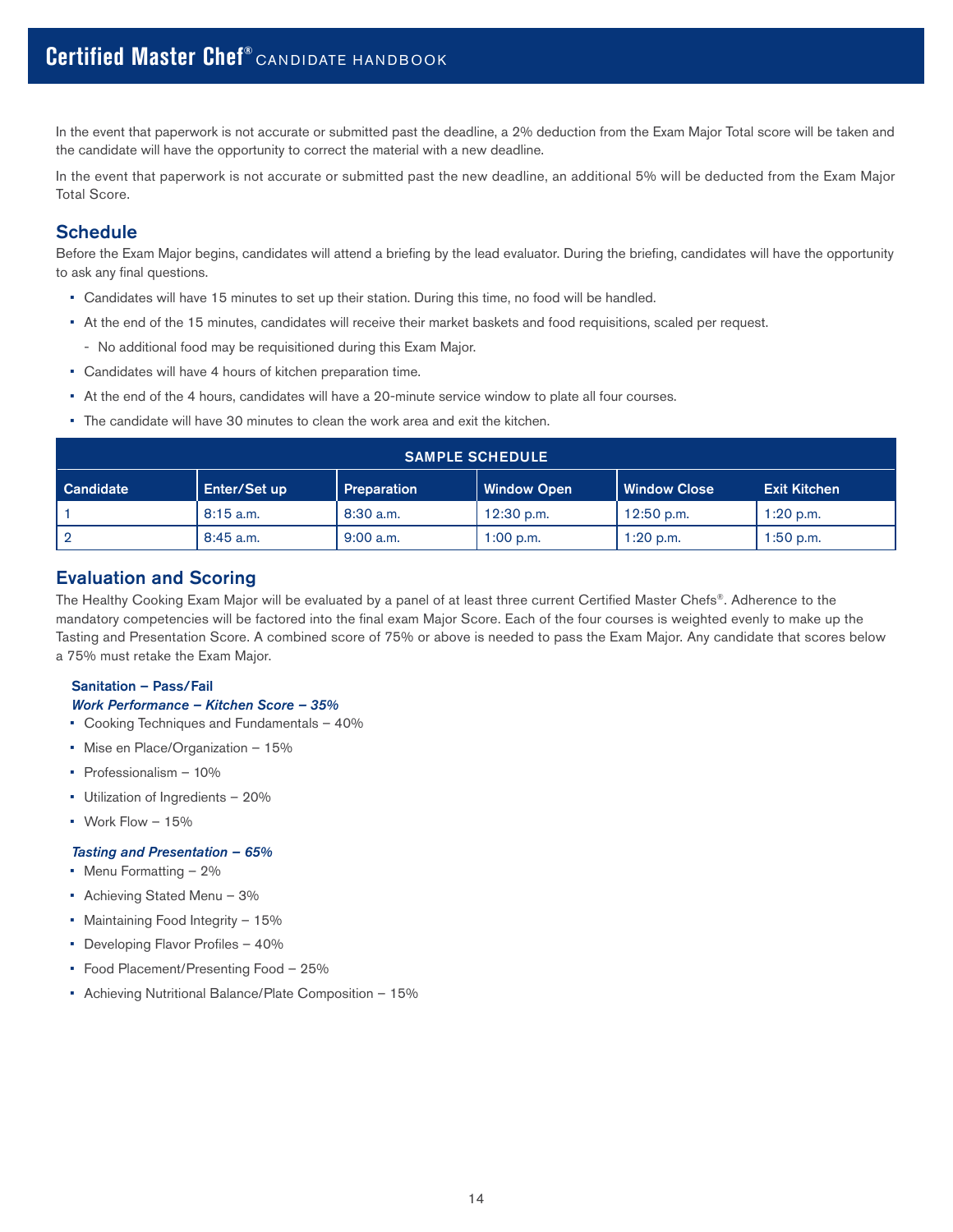#### Timing

It is expected that candidates present all food with in the time frame of the designated exam majors. If a candidate presents food once the window time has expired the following deduction will be taken off the final score for the exam major:

- 0-2 minutes over: 2% deduction
- 2-5 minutes over: 5% deduction

In the event that a candidate has not presented food within 5 minutes of their expired time, the dish/course will not receiving a Tasting and Presentation score.

# Equipment/Accommodations

During the Healthy Cooking Exam Major, the following accommodations will be allowed to maximize performance of candidates to be used at candidate's discretion.

- Immersion circulators will be allowed during this major
	- Candidate is responsible for bringing their own circulator, water bath and vacuum sealer
	- One burner will be forfeit from range while circulator is operational (warming up and during product cook time).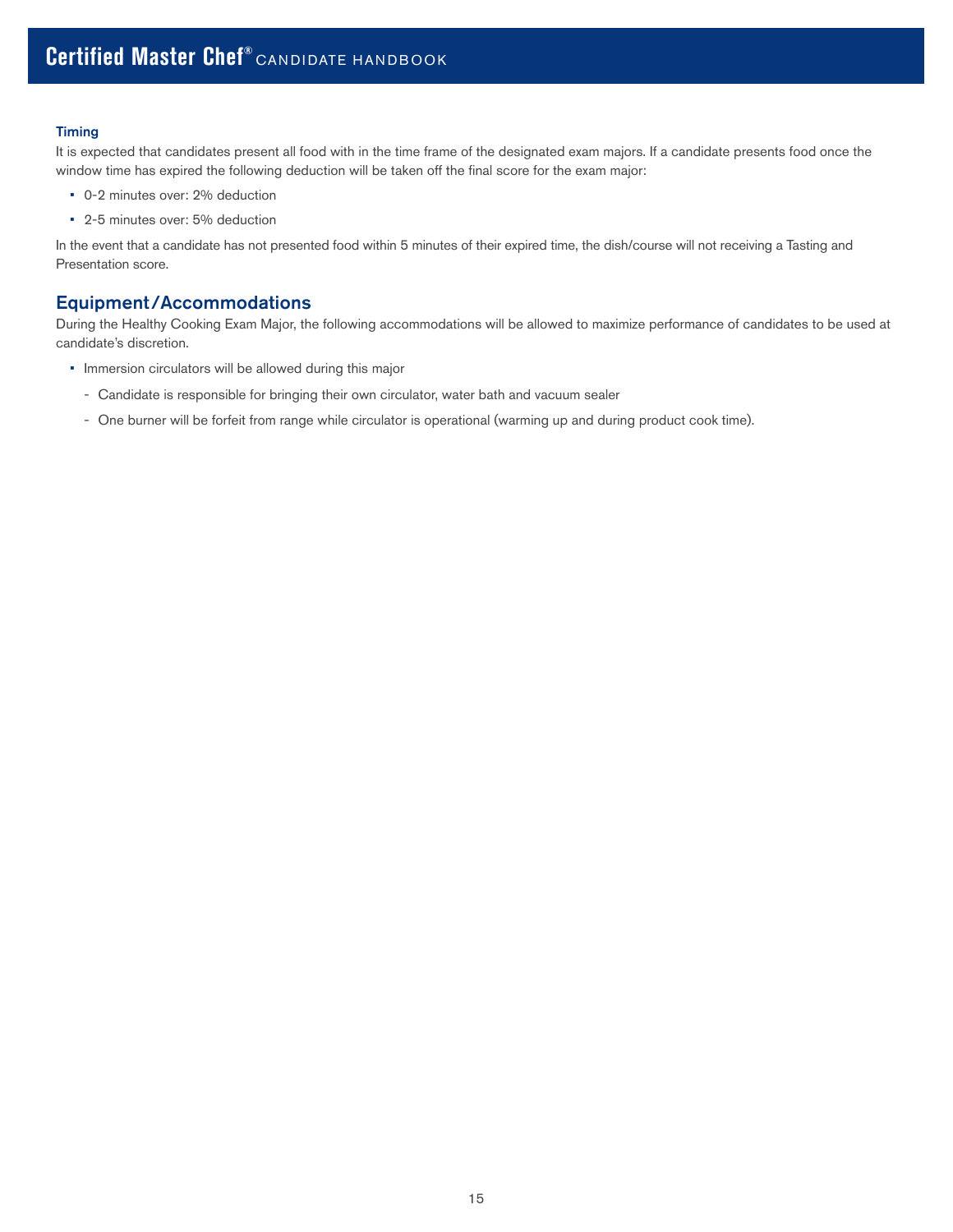# Global Cuisine

# **Objective**

The candidate must demonstrate knowledge of several global cuisines. The practical component of this discipline will be demonstrated by the preparation of three main dishes from three different regions of the world. It is expected that the candidate demonstrate a knowledge representative of the traditions, philosophies and methodology of each cuisine. The methods of service and preparation should directly relate to the traditional integrity of the dish and demonstrate a mastery of the same by presenting the dishes in the style of a special occasion for that region.

# **Competencies**

The following will be demonstrated by the candidates during the Global Cuisine Exam Major:

- 1. An understanding of the regional cuisines selected
- 2. Demonstration of the methods of service and preparation as it directly relates to the traditional integrity of the dish
- 3. Knowledge of the traditions, philosophies and methodology of the cooking fundamentals of each cuisine

The lead evaluator will select three dishes from the following lists (one from each region) to be created by the candidate:

#### *Cuisine of the America(s):*

- Mole Coloradito Oaxaqueño Mexican Braise, Poultry/Fowl
- Cioppino American Stew, Seafood Cookery
- Pescado a la Veracruzana Mexico Shallow Poach, Fish
- Tchaka Haitian Stew/Braise, Corn, Beans and Pork
- Vatapá Brazilian Stew, Seafood
- Boulette Haitian Baked
- Cipaille Canadian Baked
- Jerk Pork Jamaican Grilled or Roasted
- Matambre Argentine Braised
- Burgoo American Stew
- Jambalaya American Rice & One Pot Stage Cookery

#### *Cuisine of Asia:*

- Kalbi Korean Grilled
- Aloo Gobi and Samosa Indian Stewed Vegetables
- Chettinad Biryani Indian One Pot Rice Cookery
- Tonkatsu Japanese Deep Fried Panko Breaded Pork Cutlet
- Gyoza Japanese (originally Chinese) Dumpling, Pan Fry
- Bun Cha Vietnamese Communal Meat Patty and Noodle Dish
- Chow Fun Southern Chinese Stir-Fry Noodle Dish
- Rendang Indonesian/Malaysian Stew of Beef
- Sushi Platter Japanese Rice Cookery and Rolling Techniques
- General Tso's Chicken Chinese Classical Chicken and Vegetable Stir-Fry Technique
- Pad (phad, phat) Thai Thai Stir-Fry Rice Noodles
- Massaman Curry Southern Thai Dish Stew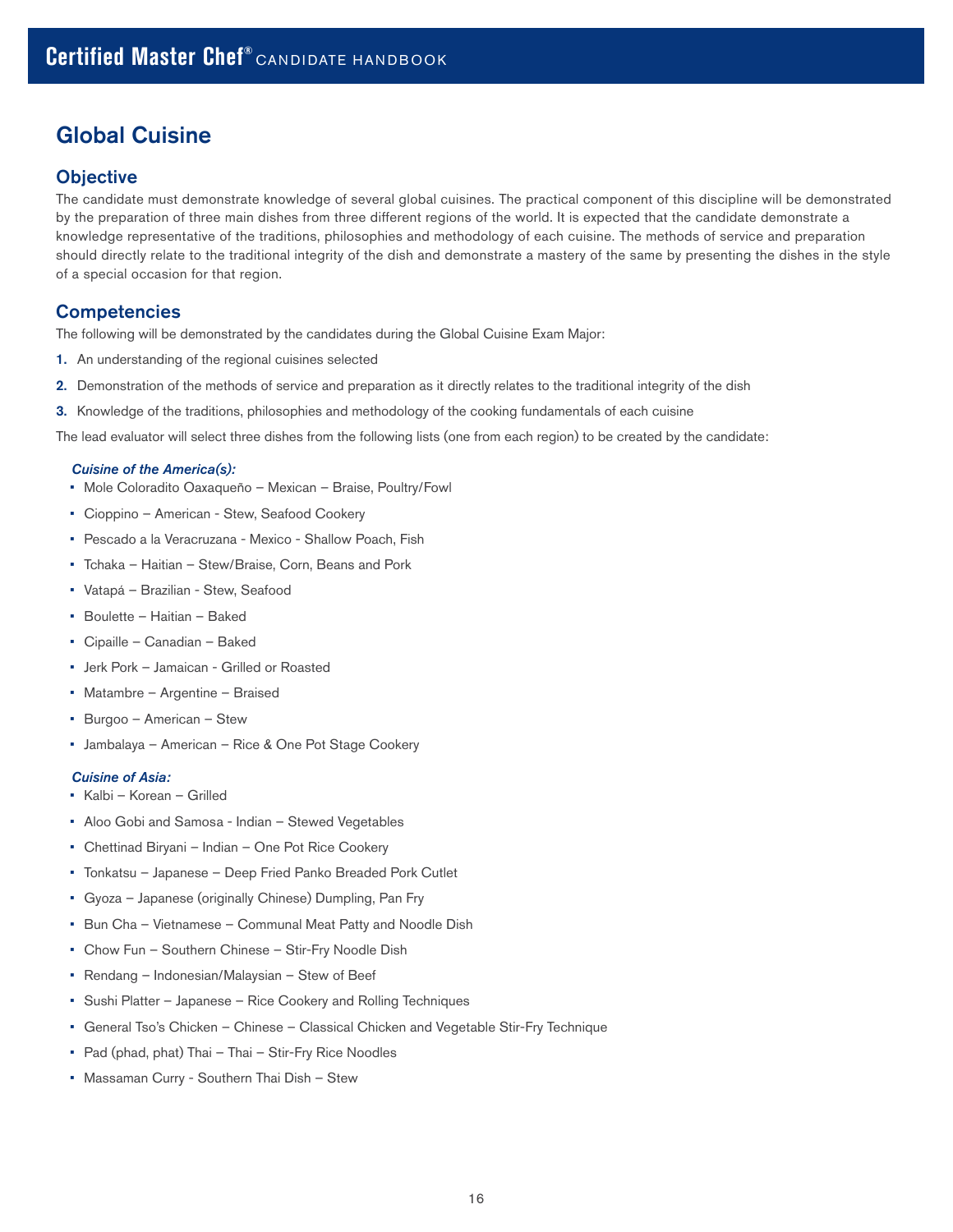#### *Cuisine of Eastern Mediterranean:*

- Paella Mixta Southern Spainish Multi-Stage Rice Cookery
- Gnocchi ala Sorrentino Italian Pasta Cookery
- Escudella French Stew
- Braciola di Maiale Italian Braising
- Ossibuchi alla Toscana Italian Braising
- Bamia Egyptian Stewing
- Fatteh Egyptian Bread Baking and Vegetarian Cookery
- Panissa di Vercelli Italian Rice Cookery
- Stuffed Eggplant with Lamb & Pine Nuts Israeli Savory, Baked
- Cassoulet de Toulouse Southwest French Stewing
- Fish Tagine Moroccan Steaming
- Chicken Souvlaki Greek Grilled

### Menu

The candidate will create 6 portions of the selected dish from each of the three regions. The candidate is expected to research each dish and present it in a composed manner suitable for a festive occasion:

- Main Dish one
- Main Dish two
- Main Dish three

## **Process**

At a minimum of 10 hours before the exam, the candidate will receive the selected dishes to prepare. A menu along with a requisition must be submitted for supplemental ingredients at the pre-determined time.

## **Schedule**

Before the Exam Major begins, candidates will attend a briefing by the lead evaluator. During the briefing, candidates will have the opportunity to ask any final questions.

- Candidates will have 15 minutes to set up their station. During this time no food will be handled.
- At the end of the 15 minutes, candidates will receive their market baskets and food requisitions.
	- 10 minutes after receiving market basket and requisitions, the candidate will no longer be able to requisition more items, only common pantry items will be accessible.
- Candidates will have 4 hours of kitchen preparation time.
- At the end of the 4 hours, candidates will have a 20 minute service window to plate all four courses.
- The candidate will have 30 minutes to clean the work area and exit the kitchen.

|                  | <b>SAMPLE SCHEDULE</b> |                    |                    |              |                     |
|------------------|------------------------|--------------------|--------------------|--------------|---------------------|
| <b>Candidate</b> | Enter/Set up           | <b>Preparation</b> | <b>Window Open</b> | Window Close | <b>Exit Kitchen</b> |
|                  | $8:15$ a.m.            | $8:30$ a.m.        | $12:30$ p.m.       | $12:50$ p.m. | $1:20$ p.m.         |
| 2                | $8:45$ a.m.            | $9:00$ a.m.        | $1:00$ p.m.        | 1:20 p.m.    | $1:50$ p.m.         |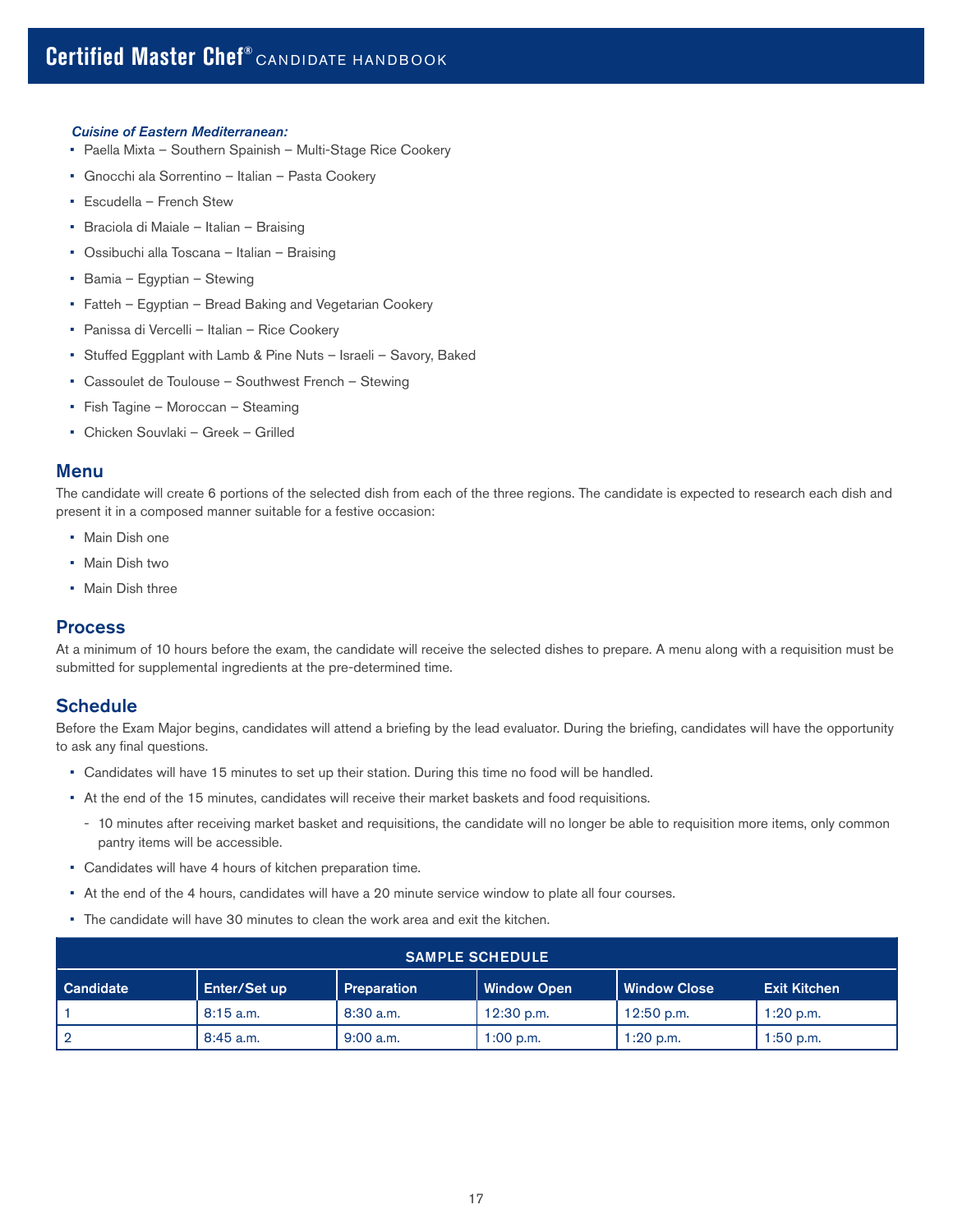# <span id="page-17-0"></span>Evaluation and Scoring

The Global Cuisine Exam Major will be evaluated by a panel of at least three current Certified Master Chefs®. Adherence to the mandatory competencies will be factored into the final exam Major Score. Each of the three dishes are weighted evenly to make up the Tasting and Presentation Score.

A combined score of 75% or above is needed to pass the Exam Major. Any candidate that scores below a 75% must retake the Exam Major.

#### Sanitation – Pass/Fail *Work Performance – Kitchen Score – 35%*

- Cooking Techniques and Fundamentals 40%
- Mise en Place/Organization 15%
- Professionalism 10%
- Utilization of Ingredients 20%
- Work Flow 15%

#### *Tasting and Presentation – 65%*

- Menu Formatting 2%
- Achieving Stated Menu 3%
- Maintaining Food Integrity 15%
- Developing Flavor Profiles 40%
- Food Placement/Presenting Food 25%
- Achieving Nutritional Balance/Plate Composition 15%

#### **Timing**

It is expected that candidates present all food with in the time frame of the designated exam majors. If a candidate presents food once the window time has expired the following deduction will be taken off the final score for the exam major:

- 0-2 minutes over 2% deduction
- 2-5 minutes over 5% deduction

In the event that a candidate has not presented food within 5 minutes of their expired time, the dish/course will not receiving a Tasting and Presentation score.

# Equipment/Accommodations

Any additional/special equipment necessary to execute dishes will be supplied by the exam site.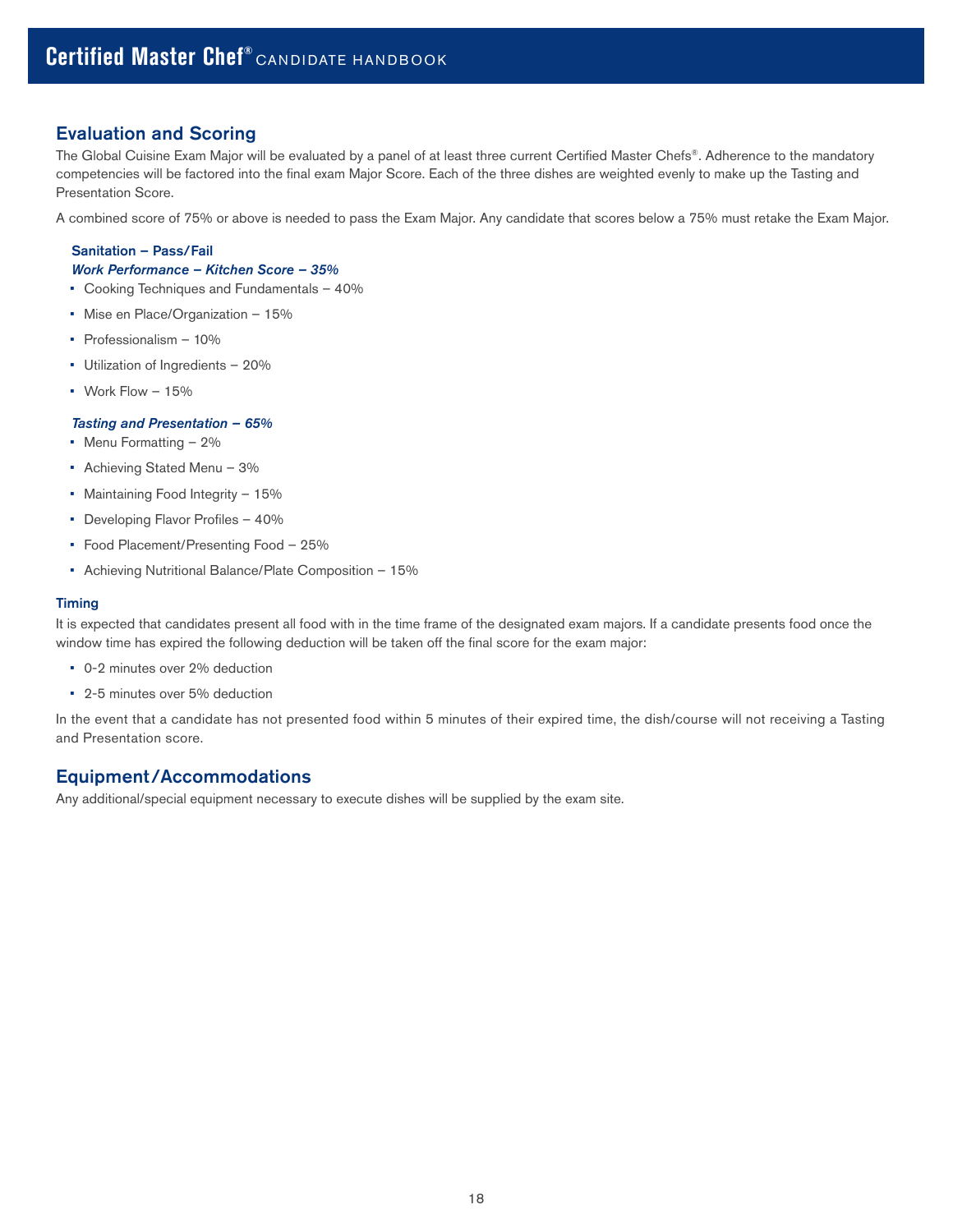# <span id="page-18-0"></span>Baking and Pastry

# **Objective**

To verify the candidate's knowledge and preparation of the mandated competencies listed below. The purpose of this segment is for the candidate to demonstrate they are well versed in baking and pastry skills and is competent in the production of the same. Special attention should be paid to product consistency and detail of the finishing techniques. Product shape, baking doneness, size consistency and marketability will be evaluated.

# **Competencies**

The follow competencies must be demonstrated by the candidate during the Exam Major:

- 1. Scaling
- 2. Mixing
- 3. Shaping
- 4. Baking
- 5. Lamination
- **6.** Plated Dessert Composition

### Menu

The candidate must produce the following within the exam time frame:

- One, 3-pound recipe of a yeast-leavened product of the candidate's choice
	- Must demonstrate three make-up methods (1 loaf and 2 of candidate's choosing)
- Demonstrate method for making puff dough
- One dozen portions of two different puff pastry products, puff dough will be provided if necessary
- A celebration themed cake utilizing Italian buttercream (demonstrate 2 different piping techniques)
	- 8-inch cake
	- Must be minimum of three layers
	- Present on suitable platter, plate a cut portion to present
- 6 portions of a plated dessert, hot or cold. Must include the fundamental components of a complete dessert including a frozen element (ice cream or sorbet)

## Process

At a minimum of 10 hours before the exam, the candidate will submit a menu along with a requisition for supplemental ingredient.

## **Schedule**

Before the Exam Major begins, candidates will attend a briefing by the lead evaluator. During the briefing, candidates will have the opportunity to ask any final questions.

- Candidates will have 6 hours of station set-up, kitchen preparation, service time and station clean up.
	- All items must be presented in this time frame
- At the end of the 6 hours, candidates will exit the kitchen leaving it clean and sanitized.

|                  | <b>SAMPLE SCHEDULE</b> |                     |
|------------------|------------------------|---------------------|
| <b>Candidate</b> | Enter/Set up           | <b>Exit Kitchen</b> |
|                  | $8:00$ a.m.            | $2:00$ p.m.         |
|                  | $8:30$ a.m.            | $2:30$ p.m.         |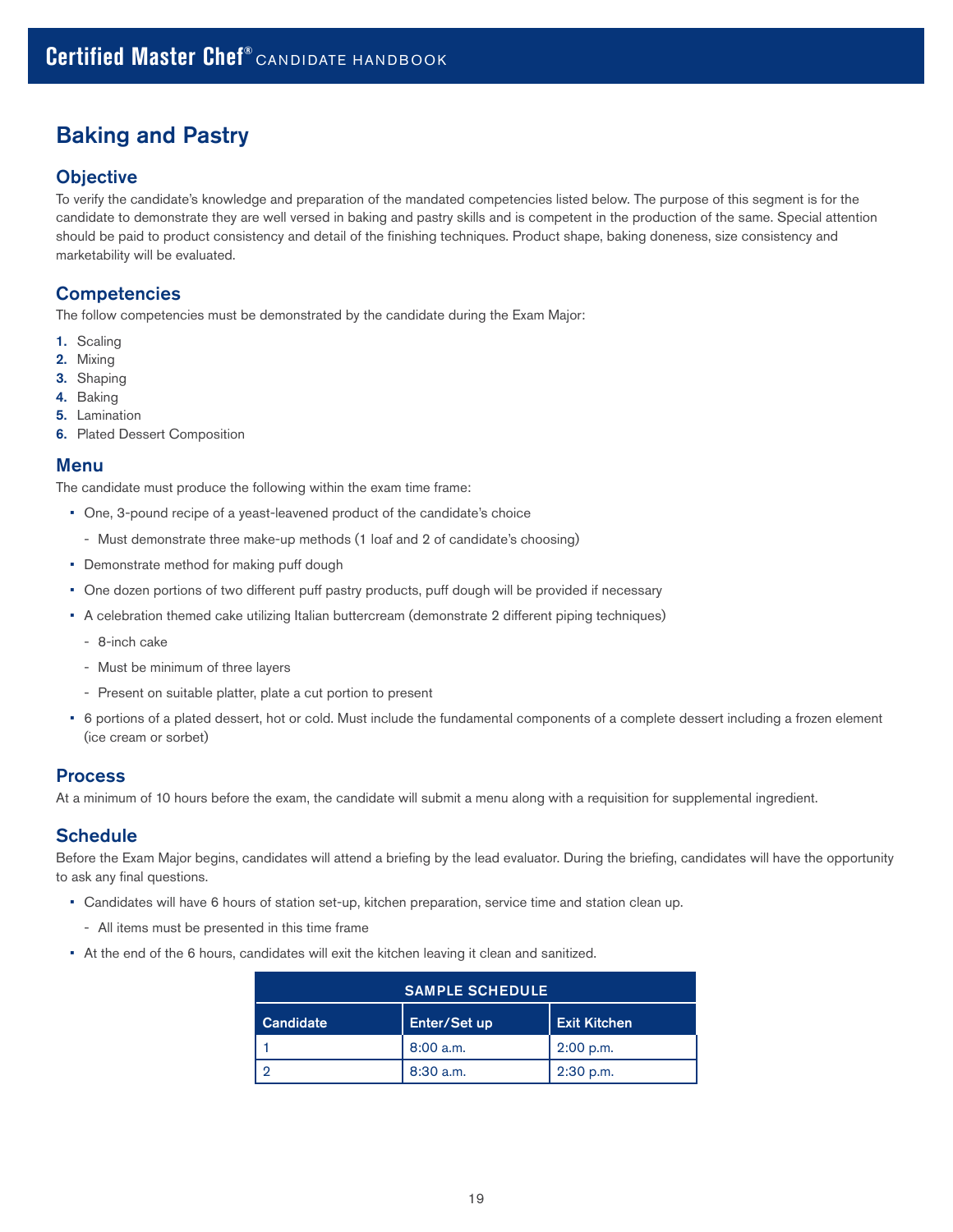# Evaluation and Scoring

The Baking and Pastry Exam Major will be evaluated by a panel of at least three current Certified Master Chefs®. Adherence to the mandatory competencies will be factored into the final exam Major Score. Each of the components is weighted evenly to make up the Tasting and Presentation Score.

A combined score of 75% or above is needed to pass the Exam Major. Any candidate that scores below a 75% must retake the Exam Major.

# Sanitation – Pass/Fail

# *Work Performance – Kitchen Score – 35%*

- Cooking Techniques and Fundamentals 40%
- Mise en Place/Organization 15%
- Professionalism 10%
- Utilization of Ingredients 20%
- Work Flow 15%

#### *Tasting and Presentation – 65%*

- Menu Formatting 2%
- Achieving Stated Menu 3%
- Maintaining Food Integrity 15%
- Developing Flavor Profiles 40%
- Food Placement/Presenting Food 25%
- Achieving Nutritional Balance/Plate Composition 15%

#### **Timing**

It is expected that candidates present all food with in the time frame of the designated exam majors. If a candidate presents food once the window time has expired the following deduction will be taken off the final score for the exam major:

- 0-2 minutes over 2% deduction
- 2-5 minutes over 5% deduction

In the event that a candidate has not presented food within 5 minutes of their expired time, the dish/course will not receive Tasting and Presentation score.

# Equipment/Accommodations

Any additional/special equipment necessary to execute dishes will be supplied by the exam site.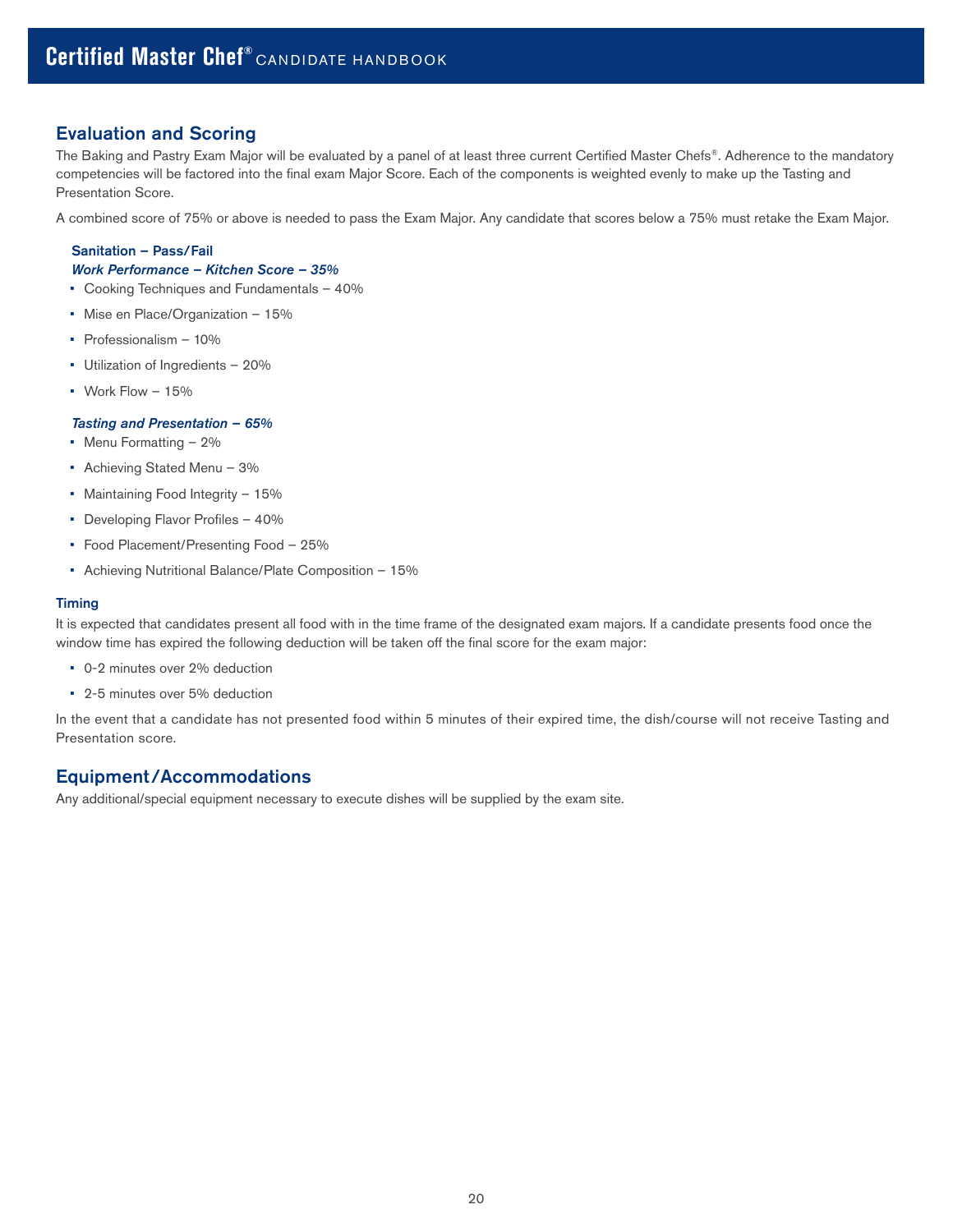# Official Announcement of Certification

Candidates that successfully pass the CMC® exam will be presented with their certificate on final day of the exam. CMC® certifications are valid for five years.

ACF would like to share your certification accomplishments in ACF communications. If you would like to share your accomplishment, please feel free to utilize the [Brand You! Toolkit](http://www.acfchefs.org/download/documents/certify/certification/toolkit.pdf) available on the ACF website. If you prefer this information not be shared, please be sure to check box on final application to opt out.

For more information, call us at 800-624-9458, or mail us at [certify@acfchefs.net](mailto:certify%40acfchefs.net?subject=).

# Designation Usage Policy

ACF has a Designation Usage policy that certificants must follow. Each certificant accepts and assumes all, and the sole, responsibility for understanding and satisfying legal requirements of the ACF Designation Usage Policy, and any Procedural requirements of ACF Designation usage, including those requirements applying to the use, display, and/or advertising of any ACF Designation. It is the responsibility of such certificants to ensure that the use of any ACF Designation on professional and business related materials (e.g., stationery, signs, business cards, flyers, chef coats, yellow pages, or other advertisements and marketing materials) is NOT in conflict with this Policy and Procedure, or with the laws of the nation, state, or territory in which that individual or entity conduct business. A complete Designation Usage Policy can be found on the ACF website or requested from the ACF National Office.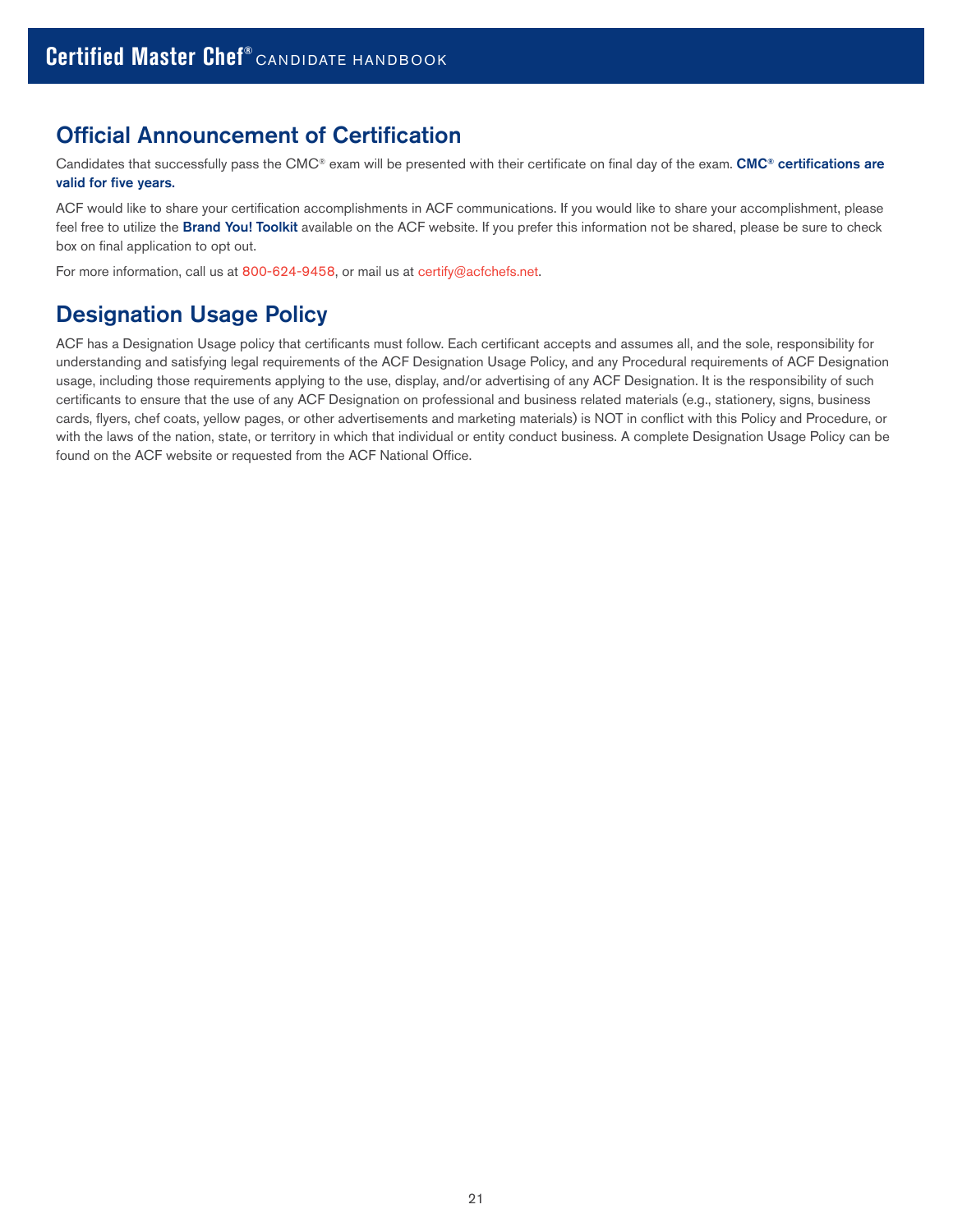# Recommended Resources

Le Guide Culinare Author: Auguste Esscofier and HL Cracknell Publisher: J. Wiley & Sons Pub. Date 2011

Modernist Cuisine – The Art and Science of Cooking Author: Nathan Myhrvold Pub. Date 2011

On Food and Cooking Author: Harold McGee Publisher: Scribner Pub. Date 2004

Buffets and Receptions Author: Albin Abelanet Pub. Date 1983

The Professional Pastry Chef Author: Bo Friberg Pub. Date 2002

Garde Manger: The Art and Craft of the Cold Kitchen Author/Publisher: The Culinary Institute of America (CIA) Pub. Date 2012

Classical and Contemporary Italian Cooking for Professionals Author: Bruno H. Ellmer C.M.C Publisher: J. Wiley & Sons Pub. Date 1990

Foods of the World Series Volumes: 1-8, 10, 23 Publisher: Time Life Pub. Date 1961-1968

The Thrill of the Grill Author: Chris Schlesinger and John Willoughby Pub. Date 1990

The Encyclopedia of Cajun and Creole Cuisine Author: Chef John D. Folse CEC, AAC Pub Date 2008

American Regional Cuisine: A Coast-to-Coast Celebration of the Nation's Culinary Diversity Author/Publisher:The International Culinary Schools at The Art Institutes Pub Date 2006

The Professional Chef, 7th edition Author/Publisher: The Culinary Institute of America (CIA) Pub. Date 2001

Culinaria the Caribbean: A Culinary Discovery Author: Rosemary Parkinson Pub. Date 1999

Cooking of South-West of France Author: Paula Wolfert Pub Date 2005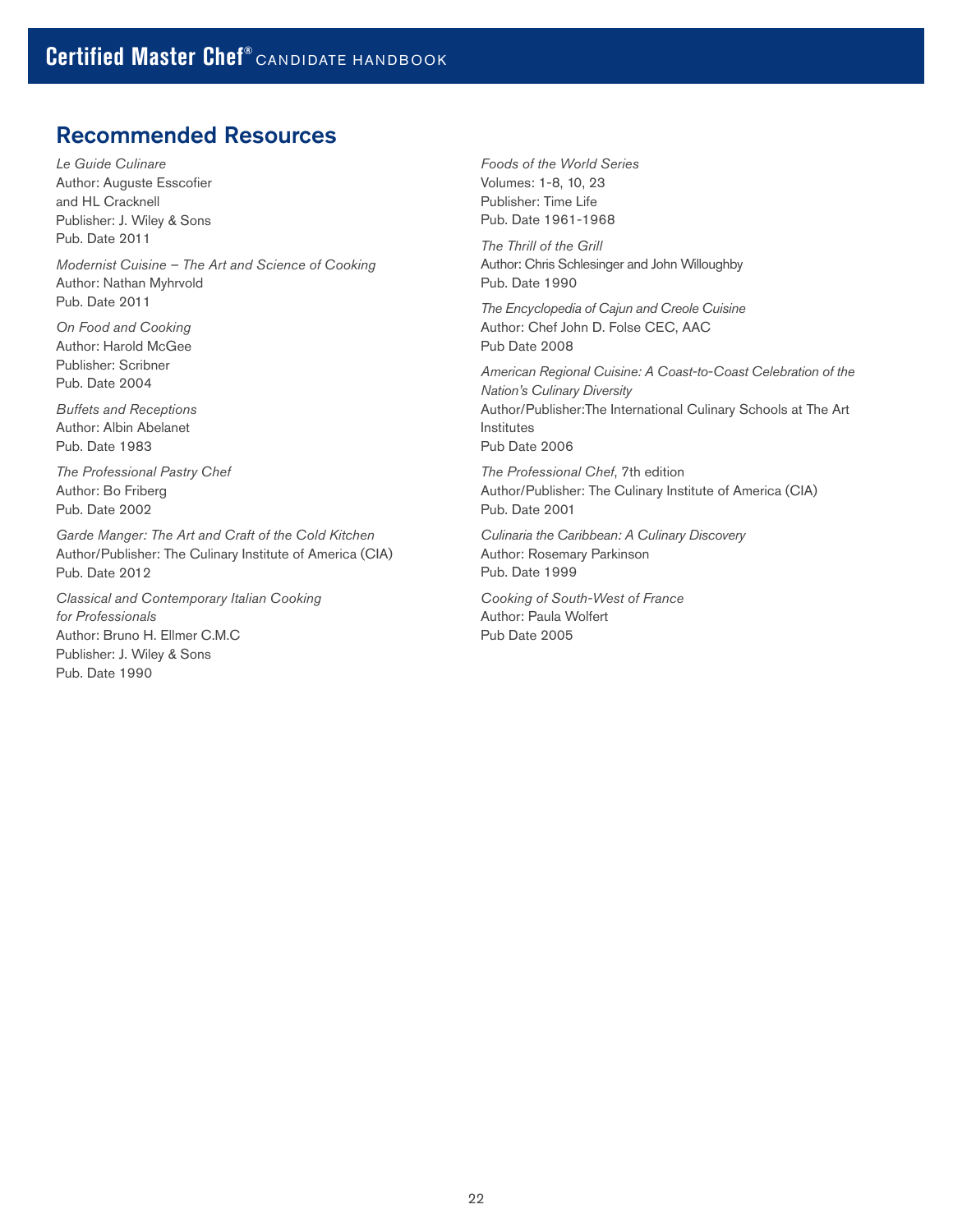# <span id="page-22-0"></span>Appendices

| <b>American Californi Federation</b><br>The bandard of four more by Chris | Recommended Wine Education and<br><b>Accepted Certifications</b>                                                                                         |  |
|---------------------------------------------------------------------------|----------------------------------------------------------------------------------------------------------------------------------------------------------|--|
|                                                                           | American Culinary Federation, Inc. . 180 Center Place Way . St. Augustine, FL 32035 . Tall-free: (800) 624-9458 . Fax: (904) 940-0741 . www.actchefr.org |  |
|                                                                           | Society of Wine Educators - Certified Specialist of Wine (CSW)<br>http://www.societyofwineeducators.org/index.php/certified-specialist-of-wine           |  |
| https://www.wsetglobal.com/                                               | Wine and Spirt Education Trust - WSET Level II (15 Hours) - Level III (42 hours)                                                                         |  |
| https://napavalleywineacademy.com/                                        | American Wine Expert - Napa Valley Wine Academy                                                                                                          |  |
|                                                                           | International Wine Guild - Multiple Courses Available                                                                                                    |  |
| http://www.internationalwineguild.com/                                    |                                                                                                                                                          |  |
|                                                                           |                                                                                                                                                          |  |
|                                                                           |                                                                                                                                                          |  |
|                                                                           |                                                                                                                                                          |  |
|                                                                           |                                                                                                                                                          |  |
|                                                                           |                                                                                                                                                          |  |
|                                                                           |                                                                                                                                                          |  |
|                                                                           |                                                                                                                                                          |  |
|                                                                           |                                                                                                                                                          |  |
|                                                                           |                                                                                                                                                          |  |
|                                                                           |                                                                                                                                                          |  |
|                                                                           |                                                                                                                                                          |  |
|                                                                           |                                                                                                                                                          |  |
|                                                                           |                                                                                                                                                          |  |
|                                                                           |                                                                                                                                                          |  |
|                                                                           |                                                                                                                                                          |  |
|                                                                           |                                                                                                                                                          |  |
|                                                                           |                                                                                                                                                          |  |

|                          | <b>Tasting Score Sheet</b><br><b>HEALTHY COOKING</b>                     |                    |            |                          |
|--------------------------|--------------------------------------------------------------------------|--------------------|------------|--------------------------|
| <b>Candidate Number:</b> |                                                                          | Date:              |            |                          |
| Appetizer                | Criteria                                                                 | Score 1-10         | Weight     | Awarded<br>Points        |
| <b>Serving Method</b>    | Portion Size and Nutritional Guidelines                                  |                    | 15%        | $\Omega$                 |
| Cooking                  | Cooking Fundamentals - Knife skills, cooking methods, temperature &      |                    | 15%        | $\Omega$                 |
| Methodology              | doneness<br>Ingredient Compatability                                     |                    | 15%        | π                        |
| <b>Flavor/Taste</b>      | Taste - Balance                                                          |                    | 40%        | $\Omega$                 |
| Presentation             | Serving Method & Presentation: Plate                                     |                    | 7.5%       | $\Omega$                 |
|                          | Serving Method & Presentation: Platter                                   |                    | 75%        | $\overline{0}$           |
|                          | Ce unse Total                                                            |                    | 100%       | $\Omega$                 |
| Salad                    | Criteria                                                                 | <b>Score 1-10.</b> | Weight     | Awarded<br>Points        |
| <b>Serving Method</b>    | Portion Size and Nutritional Guidelines                                  |                    | 15%        | n                        |
| Cooking                  | Cooking Fundamentals - Knife skills, cooking me:<br>temperature &<br>ode |                    |            | $\Omega$                 |
| Methodology              | doneness                                                                 |                    | 15%        |                          |
| <b>Flavor/Taste</b>      | Ingredient Compatability<br>Taste - Balance                              |                    | 15%<br>40% | π<br>n                   |
|                          | Serving Method & Presentation: Plate                                     |                    | 7.5%       | $\Omega$                 |
| <b>Presentation</b>      | Serving Method & Pret<br>Non: Platte                                     |                    | 7.5%       | ñ                        |
|                          | <b>Course Total</b>                                                      | 25%                |            | $\Omega$                 |
|                          |                                                                          |                    |            |                          |
| Main                     | Criteria                                                                 | <b>Score 1-10</b>  | Weight     | Awarded<br>Points        |
| <b>Serving Method</b>    | and Nutrimoal Guideli<br>Portion Sia                                     |                    | 15%        | n                        |
| Cooking                  | Cooking Ft<br>damentals - Knife skills, cooking methods, temperature &   |                    | 15%        | $\Omega$                 |
| Method <sup>6</sup> load | doneneo<br>Ingredient<br><b>JAIRPLE</b>                                  |                    | 15%        | π                        |
| Flavor/Taste             | Taste - Balance                                                          |                    | 40%        | $\Omega$                 |
|                          | Presentation: Plate<br>Meth<br>od 8<br>Serving                           |                    | 7.5%       | $\Omega$                 |
| Presentation             | Service N<br>& Presentation: Platter<br><b>Search</b>                    |                    | 7.5%       | ñ                        |
|                          | <b>Course Total</b>                                                      | 25%                |            | $\Omega$                 |
| <b>Dessert</b>           | criteria                                                                 | <b>Score 1-10</b>  | Weight     | <b>Awarded</b><br>Points |
| <b>Serving Method</b>    | Portion Size and Nutritional Guidelines                                  |                    | 15%        | #VALUE!                  |
| Cooking                  | Cooking Fundamentals - Knife skills, cooking methods, temperature &      |                    | 15%        | $\Omega$                 |
| Methodology              | doneness<br>Ingredient Compatability                                     |                    | 15%        | π                        |
| Flavor/Taste             | Taste - Ralance                                                          |                    | 40%        | n                        |
|                          | Serving Method & Presentation: Plate                                     |                    | 7.5%       | $\Omega$                 |
| Presentation             | Serving Method & Presentation: Platter                                   |                    | 7.5%       | $\overline{0}$           |
|                          | <b>Course Total</b>                                                      | 25%                |            | ,,,,,,,,,,               |
|                          |                                                                          |                    |            | #VALUE!                  |

Recommended Wine Education & Accepted Certifications [Click here](http://www.acfchefs.org/download/documents/certify/CMC_Appendix-01-Recommended_Wine_Education_and_Accepted_Certifications.pdf)

Score Sheets [Click here](http://www.acfchefs.org/download/documents/certify/CMC_Appendix-02-Healthy_Cooking_Sample_Tasting_Score_Sheet.pdf)



China & Platter Inventory [Cl](http://www.acfchefs.org/download/documents/certify/CMC_Appendix-03-China_and_Platter_Inventory.pdf)ick here



Common Kitchen Ingredients [Cl](http://www.acfchefs.org/download/documents/certify/CMC_Appendix-04-Product_Inventory_Base.pdf)ick here